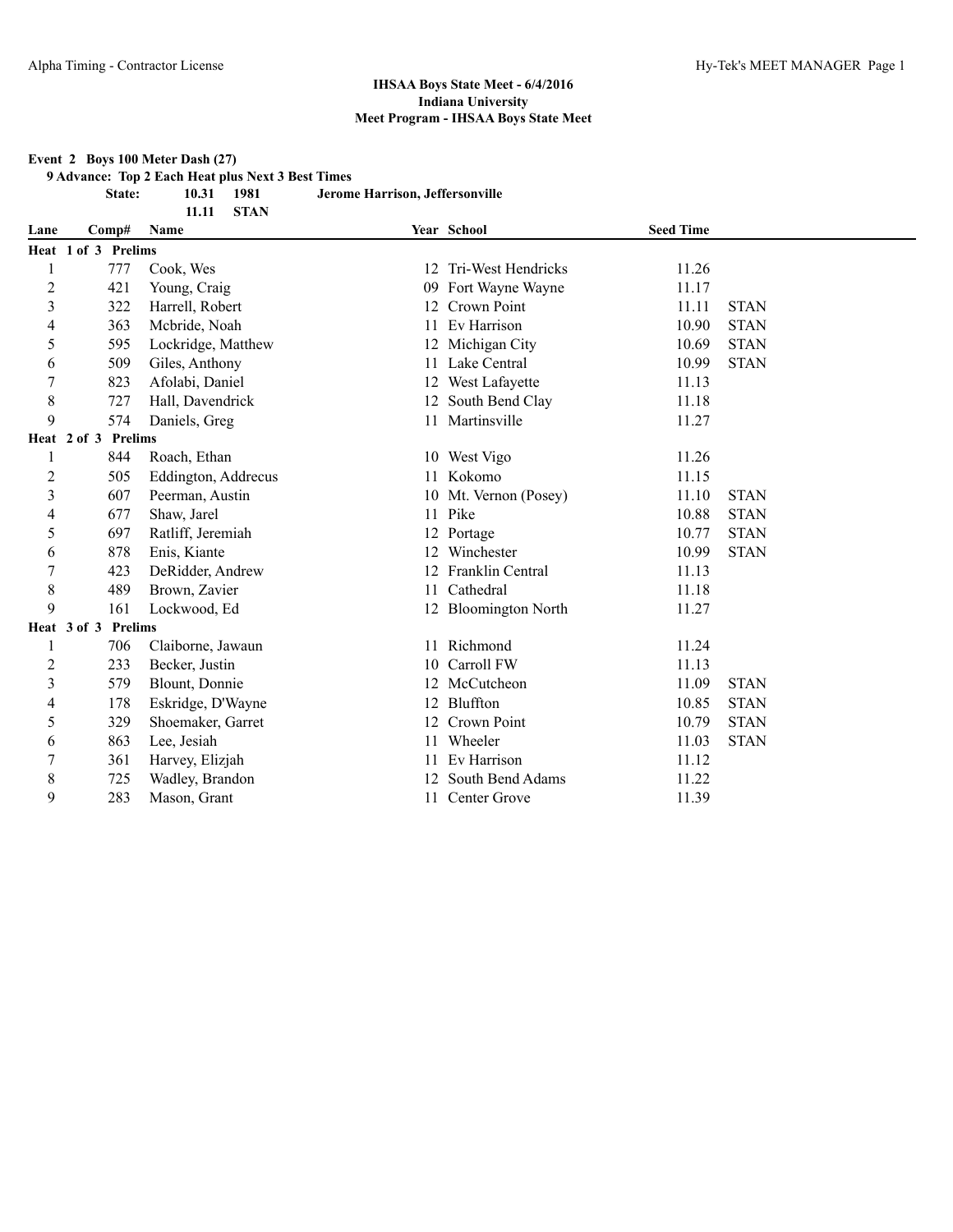### **Event 4 Boys 200 Meter Dash (27)**

**9 Advance: Top 2 Each Heat plus Next 3 Best Times**

**22.34 STAN**

**State: 21.10 1982 Jeffrey Patrick, Gary Roosevelt**

| Lane           | Comp#               |     | <b>Name</b>         |    | Year School              | <b>Seed Time</b> |             |
|----------------|---------------------|-----|---------------------|----|--------------------------|------------------|-------------|
|                | Heat 1 of 3 Prelims |     |                     |    |                          |                  |             |
|                |                     | 795 | Kotter, Caden       |    | 10 Vincennes Lincoln     | 22.87            |             |
| $\overline{c}$ |                     | 753 | Mappes, Andrew      |    | 11 Southport             | 22.62            |             |
| 3              |                     | 119 | Richardson, Raphael |    | 11 Avon                  | 22.42            |             |
| 4              |                     | 697 | Ratliff, Jeremiah   |    | 12 Portage               | 21.87            | <b>STAN</b> |
| 5              |                     | 363 | Mcbride, Noah       |    | 11 Ev Harrison           | 22.11            | <b>STAN</b> |
| 6              |                     | 487 | Everett, Joseph     | 12 | <b>Cardinal Ritter</b>   | 22.14            | <b>STAN</b> |
| 7              |                     | 283 | Mason, Grant        | 11 | Center Grove             | 22.50            |             |
| 8              |                     | 390 | Dewitt, Mitch       |    | 12 Fairfield             | 22.65            |             |
| 9              |                     | 168 | Evans, Pierce       |    | 10 Bloomington South     | 23.23            |             |
|                | Heat 2 of 3 Prelims |     |                     |    |                          |                  |             |
| 1              |                     | 421 | Young, Craig        |    | 09 Fort Wayne Wayne      | 22.86            |             |
| $\overline{c}$ |                     | 308 | O'Neal, Steven      | 12 | Columbus East            | 22.60            |             |
| 3              |                     | 855 | Manley, Evan        | 11 | Westfield                | 22.38            |             |
| 4              |                     | 444 | DeFoe, Michael      | 12 | Hamilton Heights         | 21.89            | <b>STAN</b> |
| 5              |                     | 648 | Gessinger, Bailey   | 12 | Northwood                | 22.11            | <b>STAN</b> |
| 6              |                     | 293 | Biokoro, EJ         | 11 | Chesterton               | 22.22            | <b>STAN</b> |
| $\tau$         |                     | 607 | Peerman, Austin     |    | 10 Mt. Vernon (Posey)    | 22.51            |             |
| 8              |                     | 745 | Rowell, Courtney    | 11 | SB St Joseph             | 22.67            |             |
| 9              |                     | 175 | Sterner, Kobe       | 10 | <b>Bloomington South</b> | 23.49            |             |
|                | Heat 3 of 3 Prelims |     |                     |    |                          |                  |             |
|                |                     | 786 | Johnson, Dylan      |    | 12 Valparaiso            | 22.77            |             |
| 2              |                     | 543 | Schumpert, Adrian   |    | 12 Lawrence North        | 22.60            |             |
| 3              |                     | 329 | Shoemaker, Garret   |    | 12 Crown Point           | 22.36            |             |
| 4              |                     | 423 | DeRidder, Andrew    |    | 12 Franklin Central      | 21.96            | <b>STAN</b> |
| 5              |                     | 178 | Eskridge, D'Wayne   | 12 | Bluffton                 | 22.05            | <b>STAN</b> |
| 6              |                     | 451 | Matio, Aaron        | 12 | Hamilton SE              | 22.35            |             |
| 7              |                     | 871 | Ogega, Djimmon      | 11 | Whiteland                | 22.60            |             |
| 8              |                     | 233 | Becker, Justin      | 10 | Carroll FW               | 22.68            |             |
| 9              |                     | 767 | Tomey, Eric         |    | 11 Sullivan              | 23.64            |             |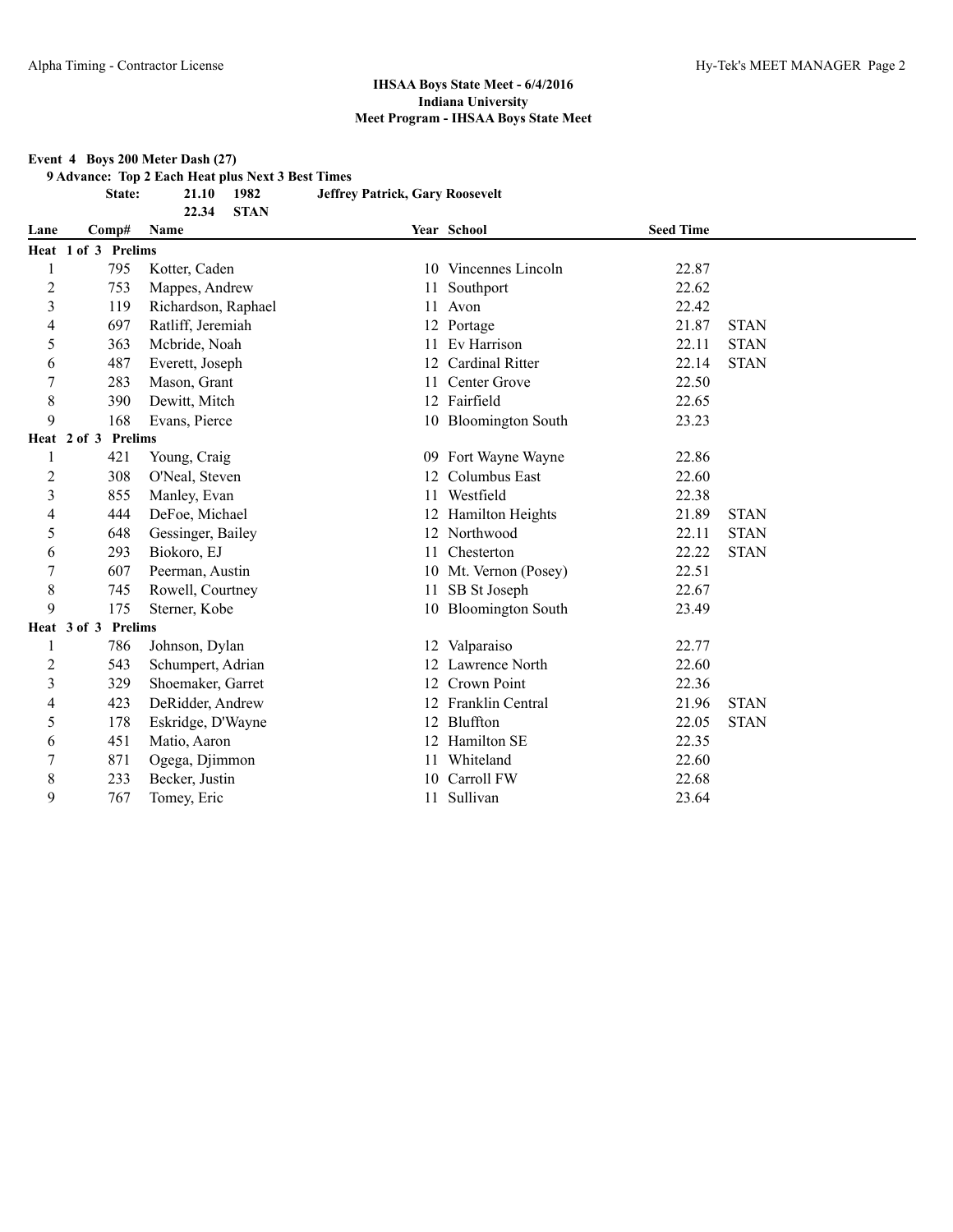**Event 7 Boys 400 Meter Dash (27) State: 46.99 2002 David Neville, Merrillville 49.37 STAN Lane Comp# Name Year School Seed Time Section 1 of 3 Timed Finals** 1 386 Rahman, Cole 12 Ev Reitz Memoria 50.66 2 703 Walker, Desmond 11 Princeton 50.46 3 396 Conner, Sturgeon 12 Floyd Central 50.27 4 709 Otley, Gabe 11 Roncalli 50.11 5 490 Mason, Austin 12 Cathedral 50.16 6 774 Price, Dylan 11 TH South Vigo 50.22 7 157 Frazier, Bryce 12 Bloomington North 50.31 8 402 Baker, Caleb 11 FW North Side 50.57 9 602 Parks, Austin 11 Mitchell 50.74 **Section 2 of 3 Timed Finals** 1 101 White, Semaj 12 Anderson 12 Anderson 49.88 2 317 Bowers, Jake 12 Covenant Chr DM 49.78 3 857 Miller, Charlie 10 Westfield 49.68 4 871 Ogega, Djimmon 11 Whiteland 49.50 5 410 Woods, Brett 12 FW Northrop 49.65 6 610 Marcus, Matt 11 Munster 11 Munster 49.66 7 645 Zuercher, Ben 11 Northridge 49.70 8 128 Moody, John 12 Batesville 49.87 9 585 Robinson, Darryl 10 Merrillville 50.00 **Section 3 of 3 Timed Finals** 1 783 Helm, Steven 12 Valparaiso 49.34 STAN 2 480 Chavis, John 12 Bishop Chatard 49.31 STAN 3 647 Munson, Owen 12 Northwestern 49.13 STAN 4 206 Kirtz, Tyler 12 Brownsburg 12 A8.74 STAN 5 549 Ferell, Chris 11 Leo 48.77 STAN 6 792 Sperry-Allison, Travis 12 Valparaiso 49.05 STAN 7 684 Maple, Jake 12 Plainfield 49.29 STAN

8 306 McFarland, Andrew 12 Columbia City 49.32 STAN

9 750 Lowe, Justin 12 Southmont 49.41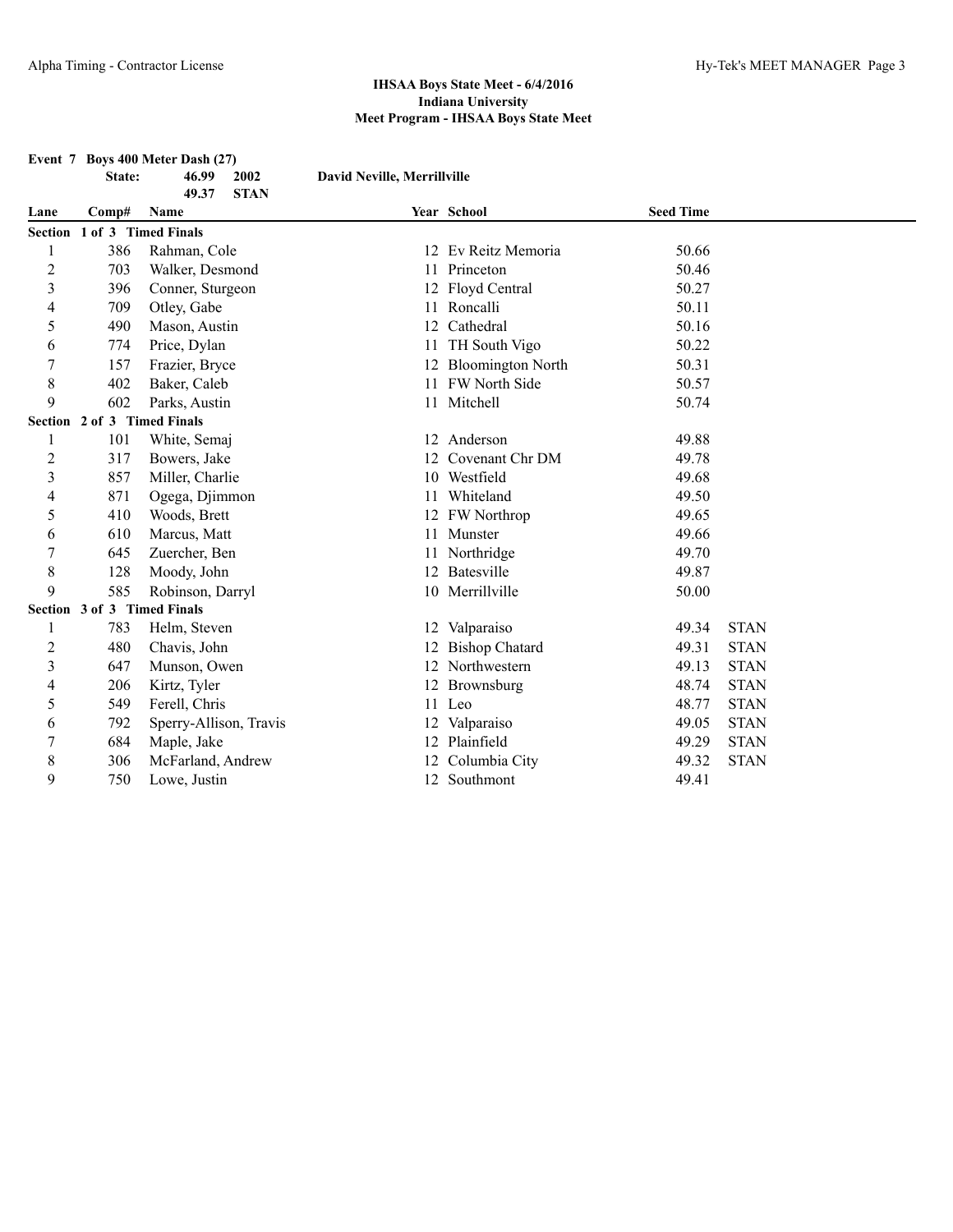|         |                             | Event 9 Boys 800 Meter Run (27) |                                  |                           |                  |             |
|---------|-----------------------------|---------------------------------|----------------------------------|---------------------------|------------------|-------------|
|         | State:                      | 2011<br>1:49.25                 | <b>Austin Mudd, Center Grove</b> |                           |                  |             |
| Lane    | Comp#                       | 1:55.36<br><b>STAN</b><br>Name  |                                  | Year School               | <b>Seed Time</b> |             |
|         | Section 1 of 2 Timed Finals |                                 |                                  |                           |                  |             |
| $3-1A$  | 768                         | Vaquero, Seth                   |                                  | 11 Tell City              | 1:57.34          |             |
| $6-1B$  | 341                         | Pursch, Shane                   |                                  | 10 Culver Academies       | 1:57.88          |             |
| $9-1C$  | 496                         | Kaiser, Corbin                  |                                  | 11 Jasper                 | 1:58.76          |             |
| $12-1D$ | 304                         | Blundell, Nick                  |                                  | 12 Cloverdale             | 2:00.15          |             |
| $1-2A$  | 700                         | Will, Brandon                   |                                  | 11 Portage                | 1:56.82          |             |
| $4-2B$  | 274                         | Fill, Nathan                    |                                  | 12 Center Grove           | 1:57.36          |             |
| $7-2C$  | 663                         | Cole, Nathan                    |                                  | 12 Peru                   | 1:58.03          |             |
| $10-2D$ | 151                         | Bentz, Isaac                    |                                  | 12 Bloomington North      | 1:58.81          |             |
| $13-2F$ | 210                         | McCullough, Jake                |                                  | 12 Brownstown Central     | 2:00.22          |             |
| $2-3A$  | 861                         | Miller, Derek                   | 11                               | Westview                  | 1:56.97          |             |
| $5-3B$  | 434                         | McGaha, Chandler                | 11                               | <b>Franklin Community</b> | 1:57.64          |             |
| $8-3C$  | 316                         | Steward, Chandler               |                                  | 12 Columbus North         | 1:58.09          |             |
| $11-3D$ | 759                         | Bland, Chase                    |                                  | 12 Southridge             | 1:59.44          |             |
|         | Section 2 of 2 Timed Finals |                                 |                                  |                           |                  |             |
| $3-1A$  | 889                         | Rigg, Oliver                    |                                  | 12 Zionsville             | 1:53.65          | <b>STAN</b> |
| $6-1B$  | 395                         | Werling, Peter                  | 11                               | Fishers                   | 1:54.70          | <b>STAN</b> |
| $9-1C$  | 299                         | Rhed, Lucas                     | 12                               | Chesterton                | 1:55.29          | <b>STAN</b> |
| $12-1D$ | 182                         | Reckard, Jared                  |                                  | 12 Bluffton               | 1:56.33          |             |
| $1-2A$  | 838                         | Williams, Cooper                |                                  | 12 West Lafayette         | 1:51.61          | <b>STAN</b> |
| $4-2B$  | 117                         | Newbern, Tony                   |                                  | 12 Avon                   | 1:53.88          | <b>STAN</b> |
| $7-2C$  | 591                         | Adams, Jacob                    |                                  | 11 Michigan City          | 1:55.21          | <b>STAN</b> |
| $10-2D$ | 675                         | Ramsey, Deven                   |                                  | 12 Pike                   | 1:55.59          |             |
| $13-2F$ | 676                         | Richardson, Noah                |                                  | 12 Pike                   | 1:56.58          |             |
| $2-3A$  | 207                         | Sathyamurthy, Hariharan         |                                  | 12 Brownsburg             | 1:52.65          | <b>STAN</b> |
| $5-3B$  | 851                         | Hartman, Alec                   |                                  | 12 Westfield              | 1:54.32          | <b>STAN</b> |
| $8-3C$  | 236                         | Garrison, Wesley                |                                  | 12 Carroll FW             | 1:55.23          | <b>STAN</b> |
| $11-3D$ | 606                         | Wood, Brisco                    | 12                               | Mt. Vernon Fortv          | 1:55.79          |             |
| $14-3F$ | 707                         | Meyer, Wesley                   |                                  | 12 Rochester              | 1:56.80          |             |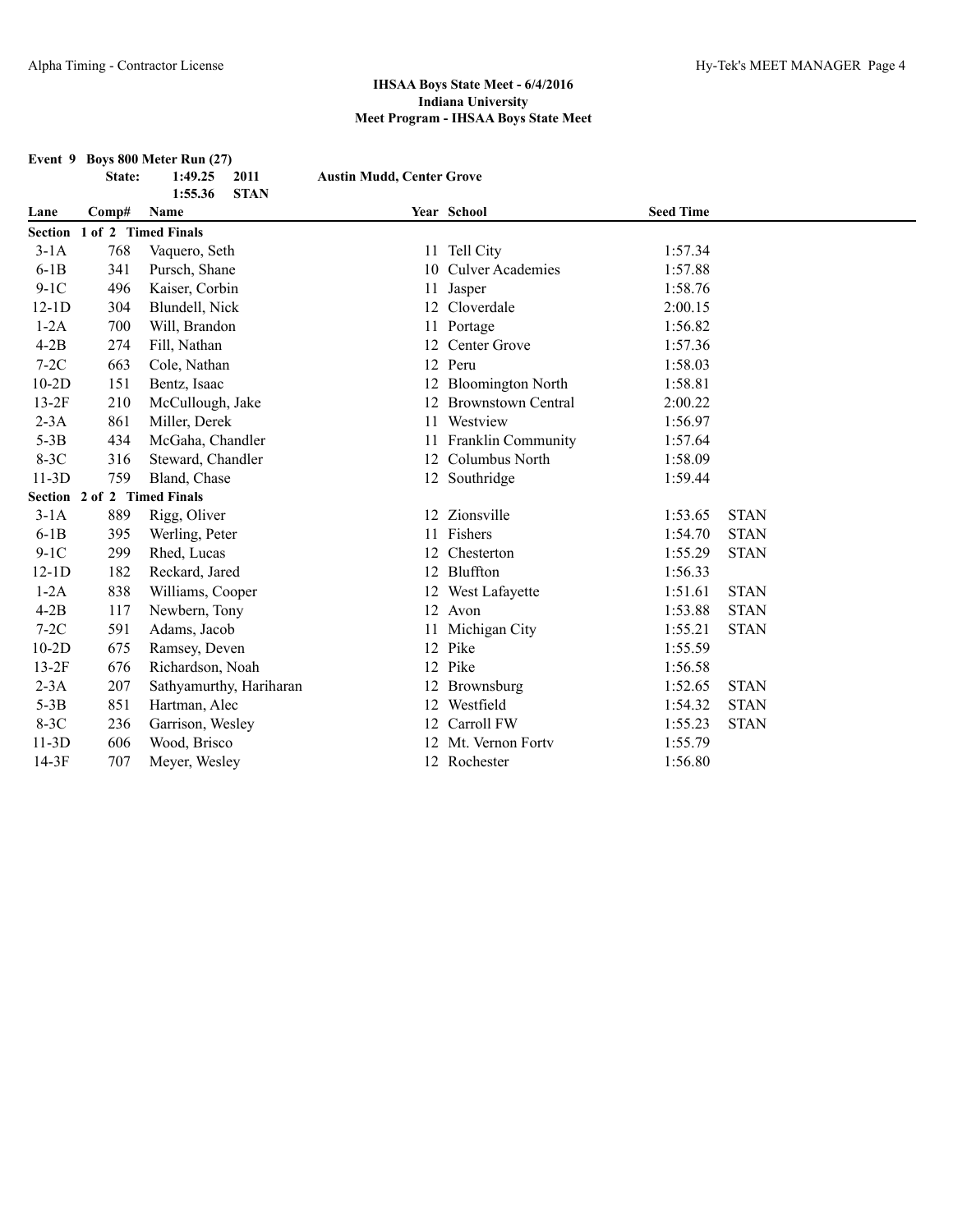|           |        | Event 5 Boys 1600 Meter Run (27) |                                  |                         |                  |             |
|-----------|--------|----------------------------------|----------------------------------|-------------------------|------------------|-------------|
|           | State: | 4:03.00<br>2011                  | <b>Austin Mudd, Center Grove</b> |                         |                  |             |
| Lane      | Comp#  | <b>STAN</b><br>4:17.47<br>Name   |                                  | Year School             | <b>Seed Time</b> |             |
|           |        | Section 1 of 1 Timed Finals      |                                  |                         |                  |             |
| $2-1A$    | 446    | Fendel, Gabe                     |                                  | 10 Hamilton SE          | 4:10.22          | <b>STAN</b> |
| $5-1B$    | 707    | Meyer, Wesley                    |                                  | 12 Rochester            | 4:16.82          | <b>STAN</b> |
| $8-1C$    | 701    | Perkins, Josh                    |                                  | 12 Prairie Heights      | 4:19.54          |             |
| $12-1E$   | 696    | Quinones, Dillon                 |                                  | 11 Portage              | 4:21.07          |             |
| $15-1F$   | 243    | Meyer, Carter                    | 11                               | Carroll FW              | 4:22.54          |             |
| $18-1G$   | 605    | Rush, Aaron                      |                                  | 12 Mt. Vernon Fortv     | 4:23.34          |             |
| $21-1H$   | 193    | Chudy, Cole                      |                                  | 12 Brown County         | 4:24.18          |             |
| $24-11$   | 443    | Pine, Ethan                      |                                  | 10 Greenwood            | 4:28.80          |             |
| $27-1J$   | 775    | Turman, James                    | 10                               | TH South Vigo           | 4:33.04          |             |
| $1-2A$    | 230    | Veatch, Ben                      |                                  | 12 Carmel               | 4:08.96          | <b>STAN</b> |
| $4-2B$    | 400    | Ehlers, David                    |                                  | 12 FW Conc Lutheran     | 4:16.24          | <b>STAN</b> |
| $7-2C$    | 609    | Keslin, Tyler                    |                                  | 12 Munster              | 4:19.06          |             |
| $11-2E$   | 658    | Jones, Parker                    |                                  | 11 Pendleton Heights    | 4:20.54          |             |
| $14-2F$   | 608    | Burgwald, Theo                   |                                  | 12 Munster              | 4:22.39          |             |
| $17-2G$   | 126    | Kaiser, Jordan                   |                                  | 10 Barr Reeve           | 4:23.31          |             |
| $20-2H$   | 662    | Tansy, John Liam                 |                                  | 12 Perry Meridian       | 4:23.88          |             |
| $23 - 21$ | 711    | Stamm, Jacob                     |                                  | 12 Seton Catholic       | 4:27.31          |             |
| $26-2J$   | 713    | Reynolds, Clay                   | 12                               | Shakamak                | 4:30.23          |             |
| $3-3A$    | 463    | Law, Brayden                     |                                  | 12 Homestead            | 4:14.38          | <b>STAN</b> |
| $6-3B$    | 815    | Glogovsky, Owen                  |                                  | 12 Warsaw Community     | 4:17.89          |             |
| $9-3C$    | 718    | McIntire, Bailey                 | 11                               | South Adams             | 4:19.97          |             |
| $13-3E$   | 519    | Flannery, Bryan                  |                                  | 12 LaPorte              | 4:21.20          |             |
| $16-3F$   | 387    | Schadler, Matthew                |                                  | 10 Ev Reitz Memoria     | 4:22.63          |             |
| $19-3G$   | 702    | Niederhaus, Justin               |                                  | 10 Princeton            | 4:23.74          |             |
| $22-3H$   | 337    | Dunlap, Zach                     | 11                               | <b>Culver Academies</b> | 4:26.72          |             |
| $25-31$   | 433    | Campbell, Josh                   | 10                               | Franklin Community      | 4:29.19          |             |
| $10-4D$   | 749    | Long, Brooks                     |                                  | 11 Southmont            | 4:20.34          |             |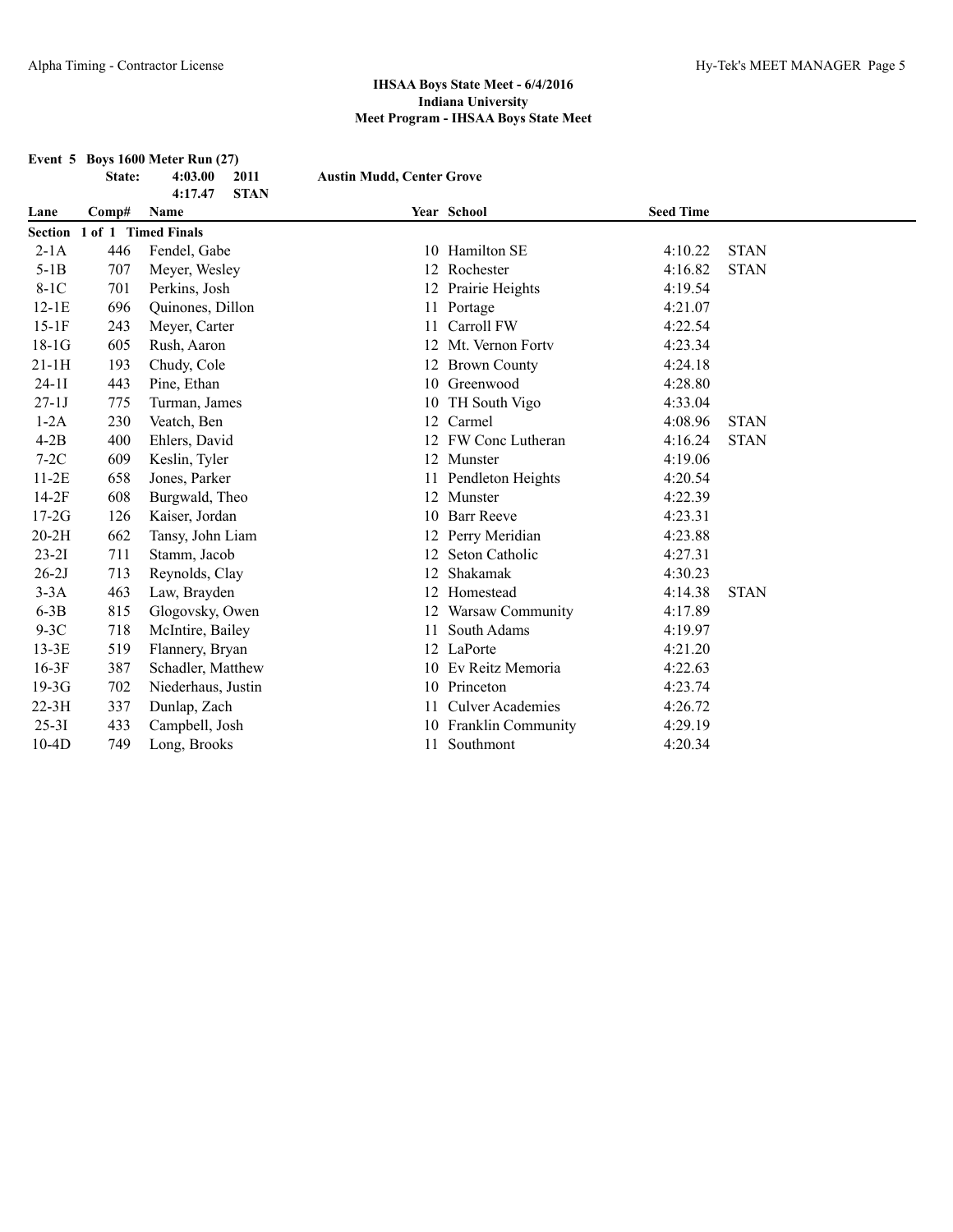|           |        | Event 10 Boys 3200 Meter Run (27) |                                             |                          |                  |             |
|-----------|--------|-----------------------------------|---------------------------------------------|--------------------------|------------------|-------------|
|           | State: | 8:51.15<br>2012                   | <b>Futsum Zienasellassie, North Central</b> |                          |                  |             |
| Lane      | Comp#  | <b>STAN</b><br>9:17.52<br>Name    |                                             | Year School              | <b>Seed Time</b> |             |
| Section   |        | 1 of 1 Timed Finals               |                                             |                          |                  |             |
| $2-1A$    | 831    | Johnson, Evan                     |                                             | 12 West Lafayette        | 9:15.28          | <b>STAN</b> |
| $5-1B$    | 604    | Noble, Christian                  | 12                                          | Mt. Vernon Forty         | 9:18.90          |             |
| $8-1C$    | 658    | Jones, Parker                     | 11                                          | Pendleton Heights        | 9:20.32          |             |
| $11-1D$   | 411    | Jennings, Roman                   | 11                                          | Fort Wayne Snider        | 9:24.69          |             |
| $14-1E$   | 655    | Eckstein, Curtis                  | 11                                          | Oldenburg Academy        | 9:28.54          |             |
| $17-1F$   | 183    | Magallanes, Julien                |                                             | 12 Borden                | 9:32.07          |             |
| $20-1G$   | 708    | Pugh, Eli                         |                                             | 12 Rochester             | 9:34.40          |             |
| $23-1H$   | 277    | Hodges, JT                        | 09                                          | Center Grove             | 9:35.24          |             |
| $26-11$   | 644    | Sandt, Conner                     |                                             | 12 Northridge            | 9:36.81          |             |
| $1-2A$    | 230    | Veatch, Ben                       | 12                                          | Carmel                   | 9:05.40          | <b>STAN</b> |
| $4-2B$    | 488    | Wehrle, Max                       | 12                                          | Cardinal Ritter          | 9:16.20          | <b>STAN</b> |
| $7-2C$    | 235    | Clements, Cameron                 |                                             | 12 Carroll FW            | 9:20.03          |             |
| $10-2D$   | 558    | Fleming, Alec                     |                                             | 10 Lowell                | 9:24.43          |             |
| $13-2E$   | 127    | Perkins, Jarit                    |                                             | 12 Barr Reeve            | 9:28.37          |             |
| $16-2F$   | 391    | Miller, Landon                    | 11                                          | Fairfield                | 9:31.50          |             |
| $19-2G$   | 557    | Boyer, Hunter                     | 11                                          | Lowell                   | 9:34.15          |             |
| $22-2H$   | 852    | Henthorn, Sam                     | 12                                          | Westfield                | 9:34.63          |             |
| $25-21$   | 646    | Trout, Cam                        | 12                                          | Northview                | 9:36.23          |             |
| $3-3A$    | 463    | Law, Brayden                      | 12                                          | Homestead                | 9:15.69          | <b>STAN</b> |
| $6-3B$    | 454    | Wagoner, Ben                      | 11                                          | Hamilton SE              | 9:19.55          |             |
| $9-3C$    | 780    | Dalton, Danny                     | 12                                          | Valparaiso               | 9:23.67          |             |
| $12-3D$   | 184    | Coffey, David                     | 12                                          | <b>Brebeuf Jesuit</b>    | 9:27.19          |             |
| $15-3E$   | 302    | Stidam, Skylar                    | 10                                          | Christian Acad           | 9:30.58          |             |
| $18-3F$   | 862    | Yoder, Matthew                    | 10                                          | Westview                 | 9:33.01          |             |
| $21-3G$   | 711    | Stamm, Jacob                      | 12                                          | Seton Catholic           | 9:34.48          |             |
| $24-3H$   | 169    | Franklin, Evan                    | 12                                          | <b>Bloomington South</b> | 9:35.65          |             |
| $27 - 31$ | 716    | Stephens, Cameron                 | 11                                          | Silver Creek             | 9:40.57          |             |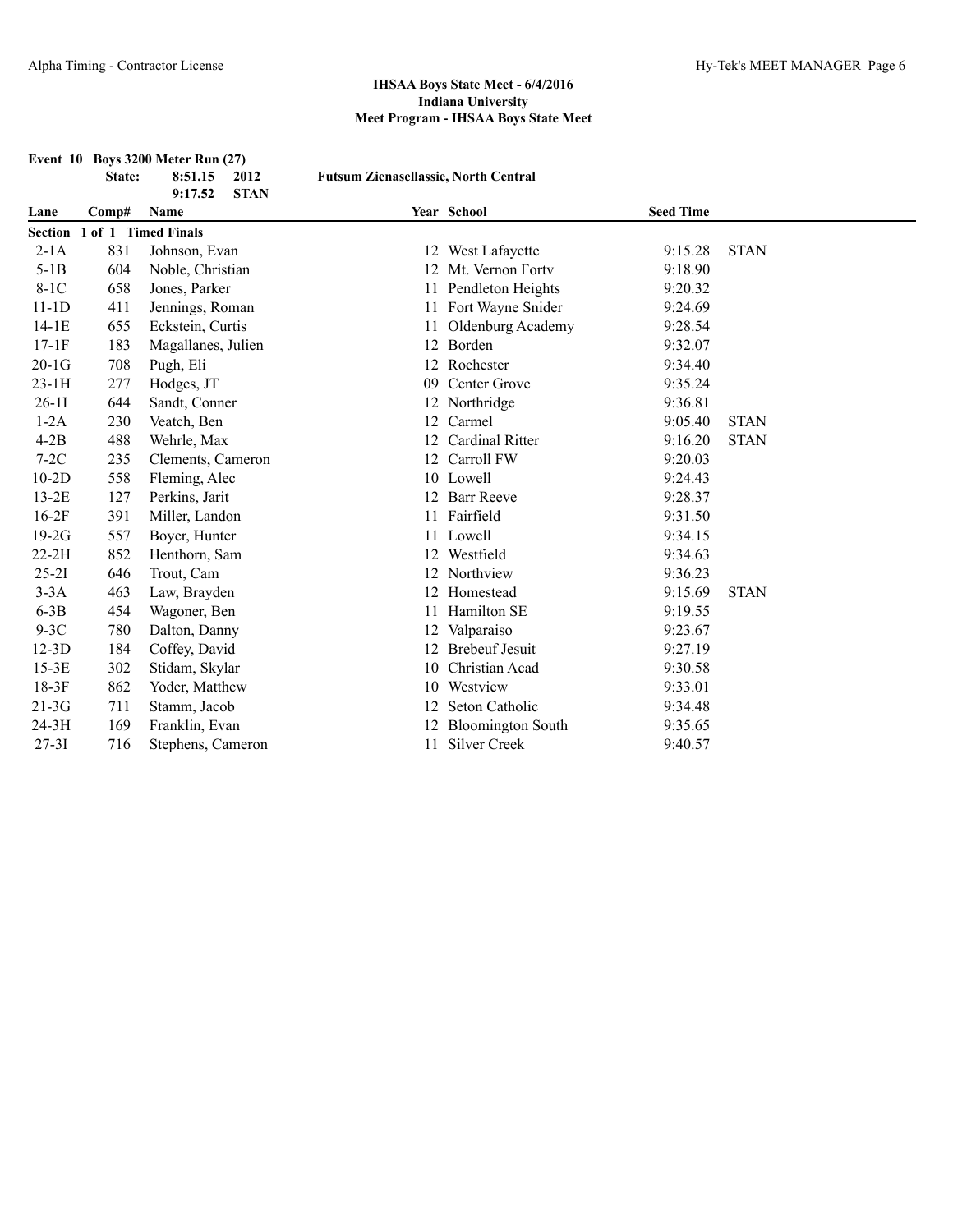**Event 3 Boys 110 Meter Hurdles (27)**

**9 Advance: Top 2 Each Heat plus Next 3 Best Times**

**State: 13.64 1976 Jerry Hill, Arsenal Technical**

|                |                     | 14.87<br><b>STAN</b>    |    |                     |                  |             |
|----------------|---------------------|-------------------------|----|---------------------|------------------|-------------|
| Lane           | Comp#               | Name                    |    | Year School         | <b>Seed Time</b> |             |
|                | Heat 1 of 3 Prelims |                         |    |                     |                  |             |
| 1              | 305                 | Kaeff, Tyler            |    | 10 Cloverdale       | 15.25            |             |
| $\overline{c}$ | 347                 | Saylor, Mason           |    | 12 Edgewood         | 15.11            |             |
| 3              | 441                 | Sanchez, Josuel         |    | 11 Goshen           | 14.85            | <b>STAN</b> |
| 4              | 142                 | Evans, Chris            |    | 12 Ben Davis        | 14.70            | <b>STAN</b> |
| 5              | 596                 | Smallwood, Makiyah      | 11 | Michigan City       | 14.20            | <b>STAN</b> |
| 6              | 360                 | Felton, David           | 11 | Ev Harrison         | 14.71            | <b>STAN</b> |
| 7              | 408                 | Stephens, Bruce (Bijay) |    | 12 FW Northrop      | 14.86            | <b>STAN</b> |
| 8              | 850                 | Fletcher, Martell       |    | 12 Westfield        | 15.15            |             |
| 9              | 431                 | Wilkins, Raekwon        |    | 11 Franklin Central | 15.31            |             |
|                | Heat 2 of 3 Prelims |                         |    |                     |                  |             |
|                | 452                 | Norris, Madison         |    | 10 Hamilton SE      | 15.17            |             |
| $\overline{c}$ | 715                 | Gonzalez, Tremaine      | 10 | Silver Creek        | 15.01            |             |
| 3              | 650                 | Parker, Derek           |    | 12 Northwood        | 14.83            | <b>STAN</b> |
| 4              | 300                 | Tuzinski, Colton        |    | 12 Chesterton       | 14.63            | <b>STAN</b> |
| 5              | 689                 | Finley, Daveon          |    | 11 Portage          | 14.28            | <b>STAN</b> |
| 6              | 714                 | French, DeShaun         |    | 12 Shelbyville      | 14.73            | <b>STAN</b> |
| $\overline{7}$ | 522                 | Jones, Rashawn          |    | 12 Lawrence Central | 14.94            |             |
| 8              | 315                 | Perry, Triston          | 11 | Columbus North      | 15.15            |             |
| 9              | 705                 | Ettel, Tyler            |    | 11 Providence       | 15.45            |             |
|                | Heat 3 of 3 Prelims |                         |    |                     |                  |             |
|                | 241                 | Johnson, Kaleb          |    | 12 Carroll FW       | 15.17            |             |
| 2              | 540                 | Myers, Kivahni          |    | 12 Lawrence North   | 14.98            |             |
| 3              | 492                 | Cathey, Fred            |    | 12 Northwest        | 14.82            | <b>STAN</b> |
| 4              | 793                 | Staples, Ben            |    | 12 Valparaiso       | 14.62            | <b>STAN</b> |
| 5              | 444                 | DeFoe, Michael          |    | 12 Hamilton Heights | 14.55            | <b>STAN</b> |
| 6              | 518                 | Thompson, Sean          |    | 12 Lapel            | 14.76            | <b>STAN</b> |
| 7              | 876                 | Morales, Alex           | 11 | Whitko              | 14.98            |             |
| 8              | 401                 | Koenemann, Alex         |    | 12 FW Conc Lutheran | 15.16            |             |
| 9              | 704                 | Wildt, Joe              |    | 12 Princeton        | 15.47            |             |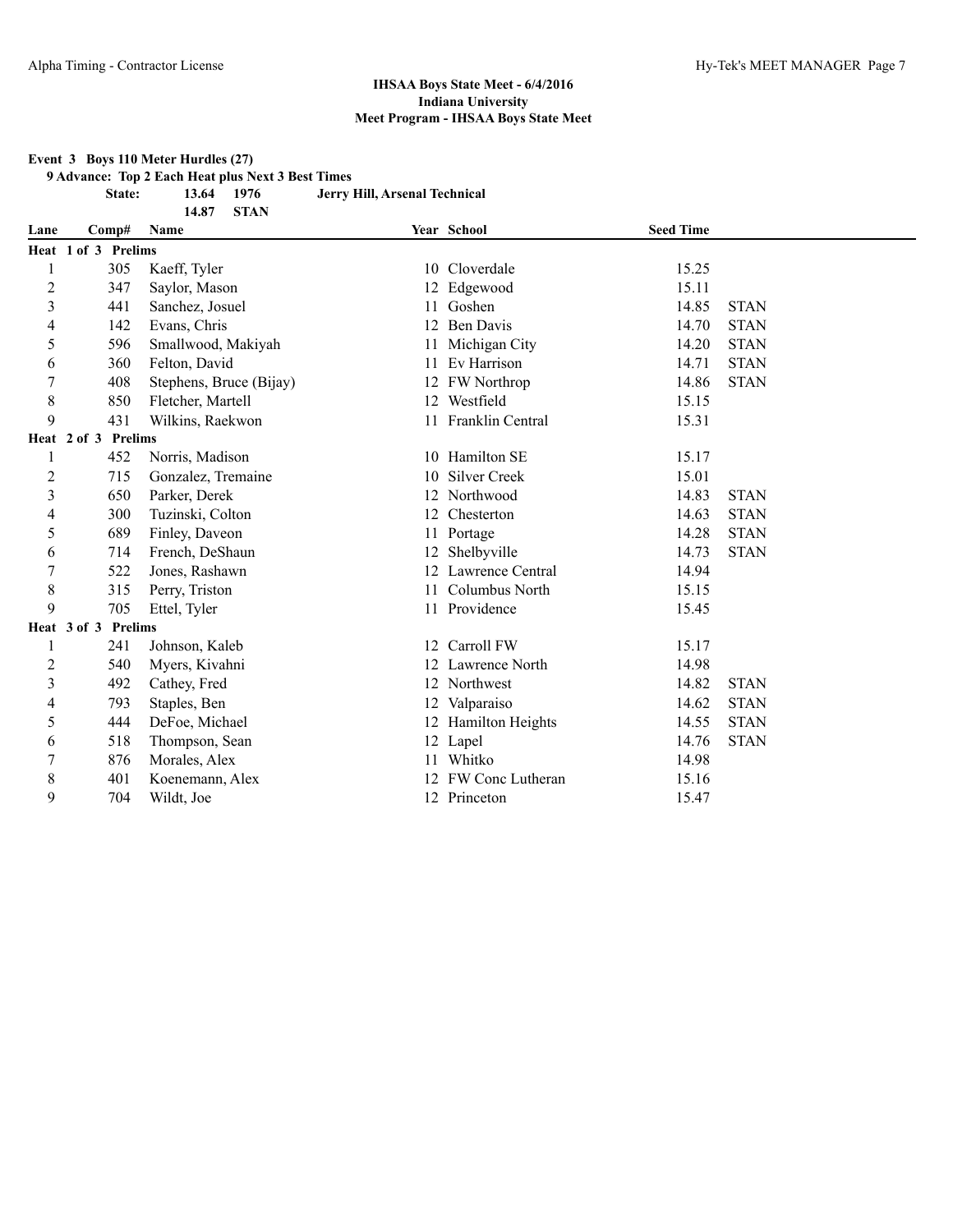|                |                             | Event 8 Boys 300 Meter Hurdles (27) |                              |                       |                  |             |
|----------------|-----------------------------|-------------------------------------|------------------------------|-----------------------|------------------|-------------|
|                | State:                      | 2007<br>36.26                       | <b>Bryce Brown, Harrison</b> |                       |                  |             |
|                |                             | 38.82<br><b>STAN</b>                |                              |                       |                  |             |
| Lane           | Comp#                       | <b>Name</b>                         |                              | Year School           | <b>Seed Time</b> |             |
|                | Section 1 of 3 Timed Finals |                                     |                              |                       |                  |             |
| 1              | 656                         | Smith, Jaxton                       |                              | 12 Orleans            | 41.05            |             |
| $\overline{2}$ | 704                         | Wildt, Joe                          |                              | 12 Princeton          | 40.58            |             |
| $\overline{3}$ | 689                         | Finley, Daveon                      |                              | 11 Portage            | 39.91            |             |
| 4              | 622                         | Garner, Jalen                       |                              | 12 Noblesville        | 39.31            |             |
| 5              | 309                         | Ables, Bryce                        |                              | 12 Columbus North     | 39.58            |             |
| 6              | 360                         | Felton, David                       |                              | 11 Ev Harrison        | 39.73            |             |
| 7              | 381                         | Williams-Jackson, Nathaniel         |                              | 10 Evansville North   | 39.97            |             |
| 8              | 305                         | Kaeff, Tyler                        |                              | 10 Cloverdale         | 40.75            |             |
| 9              | 164                         | Budde, Kaleb                        |                              | 11 Bloomington South  | 41.06            |             |
|                | Section 2 of 3 Timed Finals |                                     |                              |                       |                  |             |
| 1              | 847                         | Dessing, Cameron                    |                              | 12 Western            | 39.18            |             |
| $\overline{c}$ | 756                         | Straub, Charlie                     |                              | 12 Southport          | 39.13            |             |
| $\mathfrak{Z}$ | 441                         | Sanchez, Josuel                     |                              | 11 Goshen             | 39.03            |             |
| 4              | 823                         | Afolabi, Daniel                     |                              | 12 West Lafayette     | 38.89            |             |
| 5              | 278                         | Hohlt, Jackson                      |                              | 12 Center Grove       | 38.91            |             |
| 6              | 635                         | Maguire, Cole                       |                              | 10 North Central In   | 39.01            |             |
| 7              | 177                         | Carter, Desmond                     |                              | 12 Bluffton           | 39.12            |             |
| 8              | 432                         | Barnett, Samuel                     |                              | 11 Franklin Community | 39.15            |             |
| 9              | 420                         | Daniels, Zach                       |                              | 11 Fort Wayne Wayne   | 39.28            |             |
|                | Section 3 of 3 Timed Finals |                                     |                              |                       |                  |             |
| 1              | 812                         | Armey, Ross                         |                              | 12 Warsaw Community   | 38.83            |             |
| $\overline{2}$ | 401                         | Koenemann, Alex                     |                              | 12 FW Conc Lutheran   | 38.70            | <b>STAN</b> |
| 3              | 518                         | Thompson, Sean                      |                              | 12 Lapel              | 38.59            | <b>STAN</b> |
| 4              | 596                         | Smallwood, Makiyah                  |                              | 11 Michigan City      | 38.36            | <b>STAN</b> |
| 5              | 408                         | Stephens, Bruce (Bijay)             |                              | 12 FW Northrop        | 38.47            | <b>STAN</b> |
| 6              | 231                         | Walker, Jalen                       |                              | 11 Carmel             | 38.51            | <b>STAN</b> |
| 7              | 546                         | Tunstall, Dushawn                   |                              | 12 Lawrence North     | 38.70            | <b>STAN</b> |
| $\,$ 8 $\,$    | 581                         | Jones, Thomas                       |                              | 12 Merrillville       | 38.71            | <b>STAN</b> |
| 9              | 650                         | Parker, Derek                       |                              | 12 Northwood          | 38.88            |             |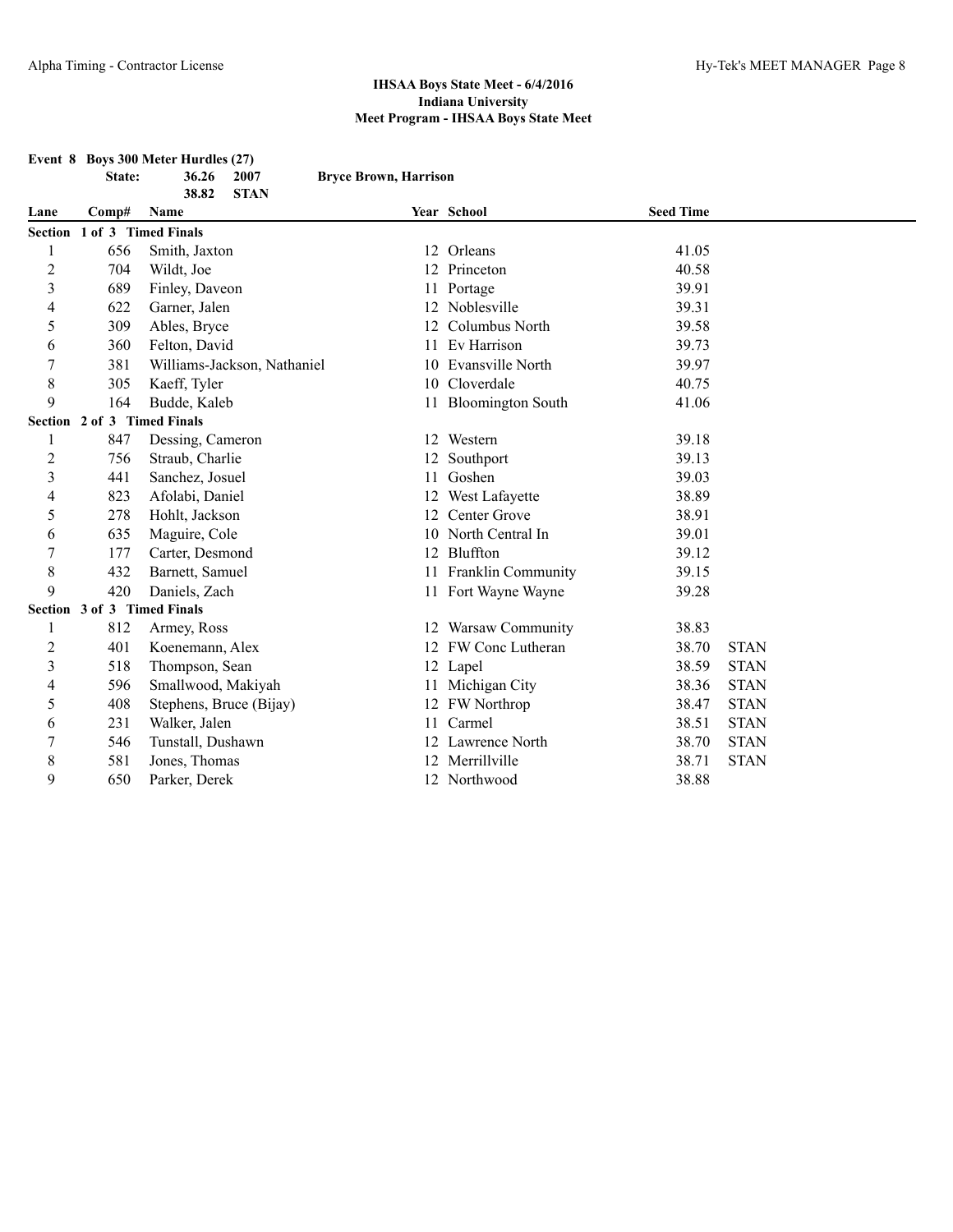# **Event 6 Boys 4x100 Meter Relay (27) State: 41.02 1982 , Gary Roosevelt**

**42.55 STAN**

**D Young, J Patrick, G Moore, A Price**

| Lane    | Comp#<br><b>Team</b>          |                              | Relay                          | <b>Seed Time</b>           |  |
|---------|-------------------------------|------------------------------|--------------------------------|----------------------------|--|
| Section | 1 of 3 Timed Finals           |                              |                                |                            |  |
|         | <b>Bedford North Lawrence</b> |                              | A                              | 43.72                      |  |
|         | 1) 134 Kuehn, Isaac 12        | 2) 129 Adams, Alex 12        | 3) 132 Flinn, Garrett 12       | 4) 135 Wagner, Micah 11    |  |
|         | 5) 130 Baker, Evan 10         | 6) 133 Ford, James 12        |                                |                            |  |
| 2       | Castle                        |                              | A                              | 43.34                      |  |
|         | 1) 259 Clark, Jackson 10      | 2) 262 Higginson, Jadrien 10 | 3) 269 Smith, Brendon 10       | 4) 256 Burkins, Miles 10   |  |
|         | 5) 251 Anderson, Tanyel 09    | 6) 268 Slaughter, Trey 11    | 7) 260 Dayton, Scott 12        | 8) 270 Wilhite, Eric 12    |  |
| 3       | West Lafayette                |                              | $\mathsf{A}$                   | 43.25                      |  |
|         | 1) 823 Afolabi, Daniel 12     | 2) 824 Burns, Christian 11   | 3) 833 Merriott, Nate 12       | 4) 828 Folkers, Jack 12    |  |
|         | 5) 829 Hazell, Kyle 09        | 6) 832 Karlaftas, George 09  | 7) 827 Edwards, Ben 11         | 8) 836 Randall, Charlie 12 |  |
| 4       | Speedway                      |                              | A                              | 42.89                      |  |
|         | 1) 761 Fritz, Andrew 11       | 2) 762 Hampton, Desean 11    | 3) 763 Jackson, Sam 10         | 4) 764 Jones, Jacob 11     |  |
|         | 5) 765 Oruahwo, Iruo 10       | 6) 766 Snelling, Raymond 10  |                                |                            |  |
| 5       | South Bend Clay               |                              | A                              | 43.11                      |  |
|         | 1) 726 Cavallo, Julian 11     | 2) 727 Hall, Davendrick 12   | 3) 730 Vaughn, Terry 12        | 4) 729 Taborn, Andrew 12   |  |
|         | 5) 728 Jenkins, Stefun 11     |                              |                                |                            |  |
| 6       | Columbus North                |                              | A                              | 43.20                      |  |
|         | 1) 310 Algee, Alex 12         | 2) 311 Bandy, Cortez 10      | 3) 312 Burton, Mitchell 11     | 4) 313 Flemmons, Jaylen 10 |  |
|         | 5) 314 Huser, Harley 11       | 6) 315 Perry, Triston 11     |                                |                            |  |
| 7       | Evansville Mater Dei          |                              | A                              | 43.53                      |  |
|         | 1) 370 Effinger, Tyler 11     | 2) 371 Nosko, Clay 10        | 3) 372 Rheinlander, Chase 10   | 4) 373 Strehl, Jared 12    |  |
| 8       | West Vigo                     |                              | А                              | 43.77                      |  |
|         | 1) 843 Noblitt, Clayton 11    | 2) 846 Voils, David 12       | 3) 842 Kernstein, Tyler 11     | 4) 844 Roach, Ethan 10     |  |
|         | 5) 840 Bowden, Hunter 12      | 6) 845 Rollings, Brandon 12  | 7) 841 Easter, Jordan 11       |                            |  |
| 9       | Martinsville                  |                              | A                              | 44.06                      |  |
|         | 1) 572 Almond, Nick 12        | 2) 574 Daniels, Greg 11      | 3) 578 Tribby, Colton 11       | 4) 575 Johnson, Jaylin 11  |  |
|         | 5) 576 Miles, Garrett 09      | 6) 577 O'Hair, Landon 09     | 7) 573 Christoffersen, Noah 11 |                            |  |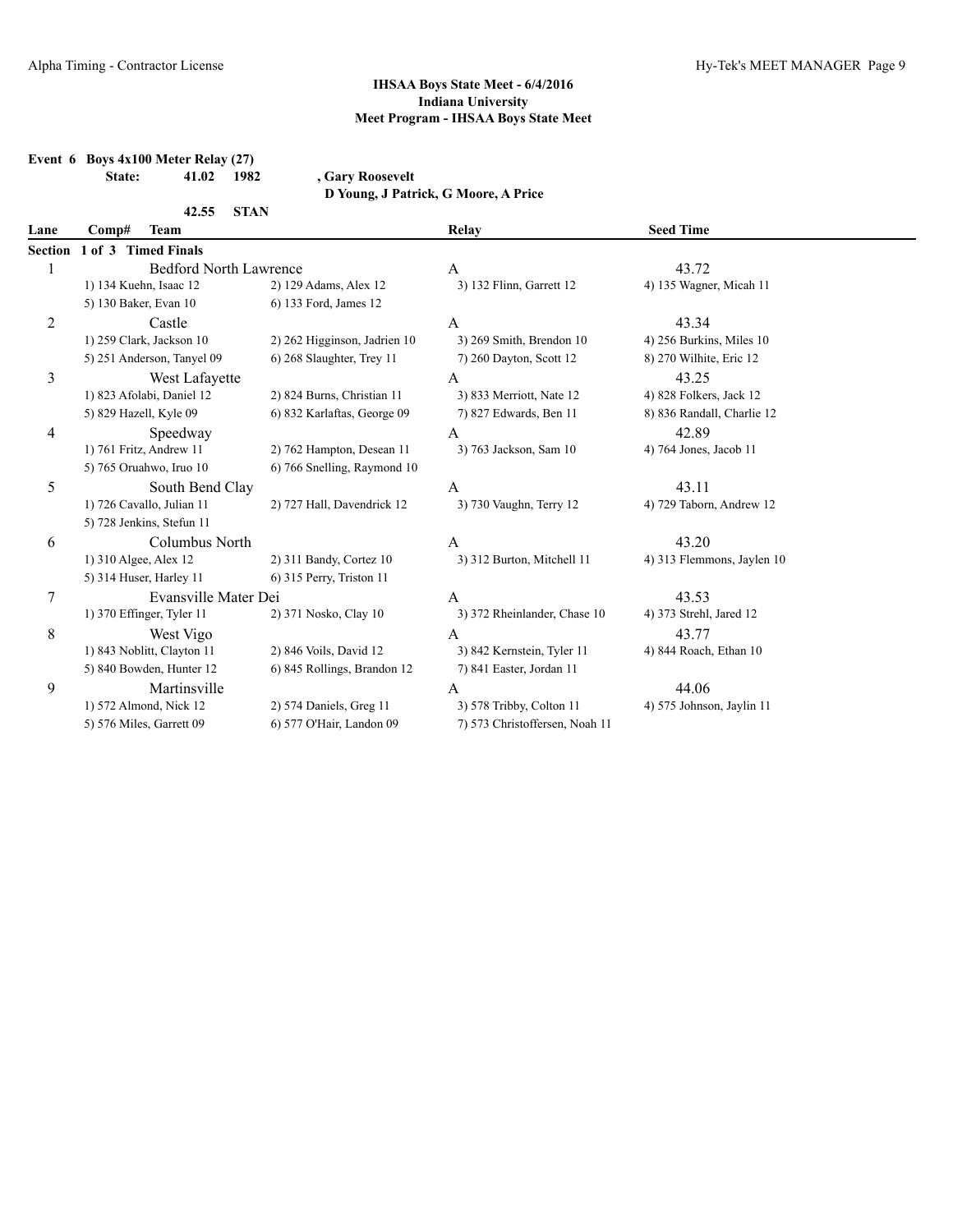## **Section 2 of 3 Timed Finals...(Event 6 Boys 4x100 Meter Relay (27))**

| 1              | Warsaw Community            |                             | A                                                          | 42.87                       |
|----------------|-----------------------------|-----------------------------|------------------------------------------------------------|-----------------------------|
|                | 1) 817 Kilburn, Rane 11     | 2) 818 McGarvey, Will 10    | 3) 812 Armey, Ross 12                                      | 4) 820 Reinholt, Brandon 12 |
|                | 5) 814 Garner, Bryce 09     | 6) 819 Perry, Landon 12     | 7) 821 Tucker, John 10                                     | 8) 822 Wade, Alijah 09      |
| $\overline{2}$ | Chesterton                  |                             | A                                                          | 42.80                       |
|                | 1) 293 Biokoro, EJ 11       | 2) 294 Corzan, Darren 11    | 3) 295 Flores, Philip 11                                   | 4) 301 Wissing, Kevin 12    |
|                | 5) 297 Huber, Jacob 10      | 6) 298 Razo, Loui 10        | 7) 300 Tuzinski, Colton 12                                 | 8) 296 Harmon, Ryan 11      |
| 3              | Lawrence Central            |                             | A                                                          | 42.77                       |
|                | 1) 520 Adams, Austin 10     | 2) 523 Lee, Thomas 12       | 3) 526 Rush, montez 12                                     | 4) 528 Suiter, Ballard 12   |
|                | 5) 521 Doaks, Gerrid 12     | 6) 527 Smith, Julian 10     | 7) 525 McGrone, Cameron 10                                 | 8) 529 Wright, Donivan 09   |
| $\overline{4}$ | Bluffton                    |                             | A                                                          | 42.54<br><b>STAN</b>        |
|                | 1) 176 Baumgartner, Adam 10 | 2) 177 Carter, Desmond 12   | 3) 178 Eskridge, D'Wayne 12                                | 4) 179 Kizer, Blake 09      |
|                | 5) 180 Lockwood, Brandon 10 | 6) 181 Prible, Grant 12     |                                                            |                             |
| 5              | Woodlan                     |                             | A                                                          | 42.68                       |
|                | 1) 879 Evans, Alec 12       | 2) 881 Hicks, Amarion 10    | 3) 880 Harding, William 12                                 | 4) 886 McCarter, Tre'von 10 |
|                | 5) 883 Jones, Tyra'yn 09    | 6) 884 Kayser, Joe 12       | 7) 885 Lee, Keivon 09                                      | 8) 882 Howard, Ah'Lan 10    |
| 6              | Pike                        |                             | A                                                          | 42.75                       |
|                | 1) 665 Adams, Michael 09    | 2) 674 Peterson, Cameron 10 | 3) 677 Shaw, Jarel 11                                      | 4) 669 Jackson, Deshaun 12  |
|                | 5) 671 Mitchell, JaQuon 10  | 6) 679 Wiseman, Malcolm 11  |                                                            |                             |
| 7              | Southport                   |                             | $\mathsf{A}$                                               | 42.82                       |
|                | 1) 752 Demers, Justice 10   | 2) 753 Mappes, Andrew 11    | 3) 757 Walton, Eli 12                                      | 4) 758 Wise, Everett 12     |
|                | 5) 755 Raisor, Kyle 12      | 6) 751 Caldwell, Jalen 09   | 7) 754 Minnich, Ahmet 10                                   |                             |
| 8              | Evansville Harrison         |                             | A                                                          | 42.87                       |
|                | 1) 360 Felton, David 11     | 2) 361 Harvey, Elizjah 11   | 3) 363 Mcbride, Noah 11                                    | 4) 365 Nally, Brian 10      |
|                | 5) 359 Farmer, Robert 11    | 6) 362 King, Eric 11        | 7) 366 Rogers, Michael 11                                  | 8) 368 Whipple, Trey 09     |
| 9              | South Bend St. Joseph       |                             | A                                                          | 42.89                       |
|                | 1) 740 Newbill, Davante 11  | 2) 745 Rowell, Courtney 11  | 3) 732 Chappell-Cromartie, Brendan 4) 737 Kiai, Stephen 12 |                             |
|                | 5) 738 Lawson, Gideon 10    | 6) 733 Chimutu, Danny 11    | 7) 735 Gutermuth, Vincent 09                               | 8) 746 Scales, Chris 11     |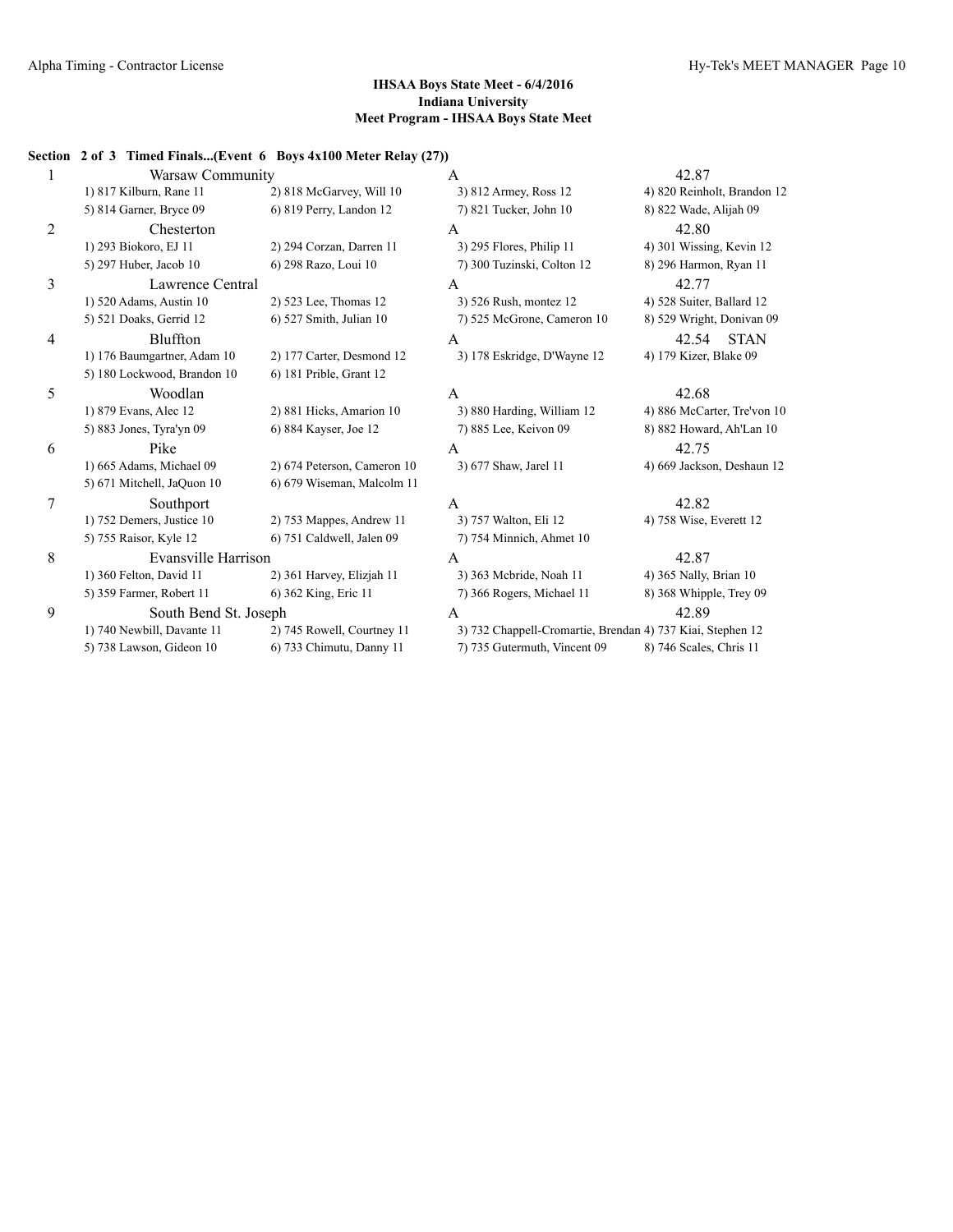## **Section 3 of 3 Timed Finals...(Event 6 Boys 4x100 Meter Relay (27))**

| 1 | Carroll (Fort Wayne)        |                               | A                           | 42.36<br><b>STAN</b>         |
|---|-----------------------------|-------------------------------|-----------------------------|------------------------------|
|   | 1) 248 Shank, Cam 10        | $2)$ 233 Becker, Justin 10    | 3) 237 Givens, Jack 12      | 4) 244 Novotny, Nick 11      |
|   | 5) 242 Lee, Nick 10         | 6) 245 Potchka, Timothy 11    | 7) 246 Schmeling, Jordan 11 | 8) 232 Becker, Jonny 10      |
| 2 | Avon                        |                               | $\mathsf{A}$                | 42.27<br><b>STAN</b>         |
|   | 1) 115 Kipkulei, Brian 12   | 2) 119 Richardson, Raphael 11 | 3) 120 Schaecher, Nate 12   | 4) 122 Tolliver, Darnell 12  |
|   | 5) 108 DuPriest, Corey 11   | 6) 113 Hughes, Sean 12        | 7) 105 Carter, Jaban 10     | 8) 123 Tolliver, Dontrell 12 |
| 3 | Carmel                      |                               | A                           | <b>STAN</b><br>42.23         |
|   | 1) 212 Abrams, Jacob 11     | 2) 224 Saleh, Adam 10         | 3) 222 Perkins, Marcus 12   | 4) 228 Soderstrom, Peter 12  |
|   | 5) 221 Lipe, Ryan 11        | 6) 226 Smith, Nick 11         | 7) 216 Brown-Baez, Alex 10  | 8) 231 Walker, Jalen 11      |
| 4 | Portage                     |                               | A                           | 41.61<br><b>STAN</b>         |
|   | 1) 689 Finley, Daveon 11    | 2) 690 Gauldin, Elijah 11     | 3) 694 Milledge, Greg 10    | 4) 697 Ratliff, Jeremiah 12  |
|   | 5) 693 Lewis, T'Cori 11     | 6) 695 Parker, Laron 11       | 7) 698 Rucker, Marion 12    | 8) 699 Sanchez, Angel 10     |
| 5 | Franklin Central            |                               | A                           | <b>STAN</b><br>41.93         |
|   | 1) 423 DeRidder, Andrew 12  | 2) 424 Idele, Kain 12         | 3) 427 Padgett, Travon 12   | 4) 429 Ritter, Robert 12     |
|   | 5) 425 Kellum, Noah 12      | 6) 428 Quarles, Malachi 09    | 7) 426 Markland, Kyle 10    | 8) 431 Wilkins, Raekwon 11   |
| 6 | Ben Davis                   |                               | A                           | <b>STAN</b><br>42.09         |
|   | 1) 141 Edwards, Josiah 12   | 2) 142 Evans, Chris 12        | 3) 144 Ladd, Julian 11      | 4) 147 Powell, Christian 12  |
|   | 5) 138 Adams, Johnny 10     | 6) 148 Thomas, Noah 11        | 7) 149 White, Ray 12        | 8) 150 Wilkerson, Jordan 12  |
| 7 | Center Grove                |                               | A                           | <b>STAN</b><br>42.33         |
|   | 1) 285 McCoy, Titus 11      | 2) 289 Smith, Zak 12          | 3) 283 Mason, Grant 11      | 4) 292 Yeast, Russ 11        |
|   | 5) 273 Boyer, Tyler 11      | 6) 278 Hohlt, Jackson 12      | 7) 291 Williams, Cole 10    | 8) 284 Matheson, Gavin 09    |
| 8 | Crown Point                 |                               | A                           | 42.42<br><b>STAN</b>         |
|   | 1) 329 Shoemaker, Garret 12 | 2) 322 Harrell, Robert 12     | 3) 330 Stewart, Zach 11     | 4) 326 McCormick, Shane 11   |
|   | 5) 328 Muniz, Marc 12       | 6) 319 Berry, Jacob 11        | 7) 324 Jaworsky, Nathan 11  | 8) 331 Velazquez, Austin 12  |
| 9 | Lawrence North              |                               | A                           | 42.51<br><b>STAN</b>         |
|   | 1) 543 Schumpert, Adrian 12 | 2) 539 Mason, Deangelo 11     | 3) 546 Tunstall, Dushawn 12 | 4) 540 Myers, Kivahni 12     |
|   | 5) 532 Clay, William 12     | 6) 531 Baker, Trey 09         | 7) 537 Jones, Harold 09     |                              |
|   |                             |                               |                             |                              |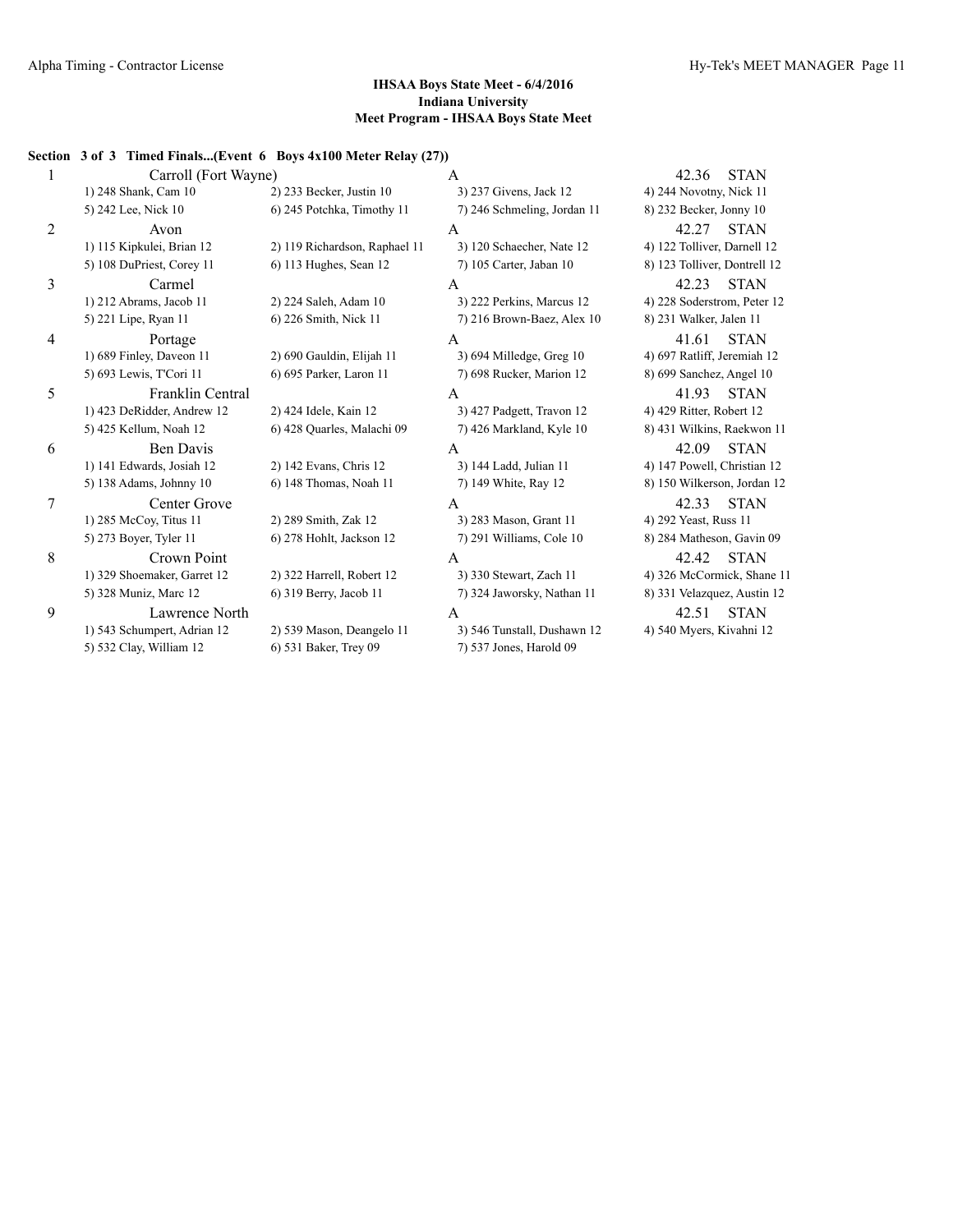**Event 11 Boys 4x400 Meter Relay (27)**

**State: 3:13.66 1980 , Gary West Side**

**K Carter, C Peterson, W Monogan, S Burnett**

|                | <b>STAN</b><br>3:20.92        |                              |                               |                                      |
|----------------|-------------------------------|------------------------------|-------------------------------|--------------------------------------|
| Lane           | <b>Team</b><br>Comp#          |                              | Relay                         | <b>Seed Time</b>                     |
| Section        | 1 of 3 Timed Finals           |                              |                               |                                      |
| 1              | Homestead                     |                              | A                             | 3:27.21                              |
|                | 1) 468 Scholl, Spencer 12     | $2)$ 469 Sheppard, Alex 12   | 3) 470 Suozzi, Ezra 10        | 4) 466 Roman, Jeffrey Chandler 10    |
|                | 5) 467 Santoscoy, Edwardo 09  | 6) 462 Dvorak, Sam 11        | 7) 464 Miller, Jarrett 11     | 8) 465 Potts, Cody 10                |
| $\overline{2}$ | Fort Wayne South Side         |                              | A                             | 3:26.48                              |
|                | 1) 413 Barnett, Ronnie 11     | 2) 415 Charlton, Immanuel 12 | 3) 414 Book, Quantesse 11     | 4) 418 Jeanty, Jacquel 12            |
|                | 5) 416 Hilliard, Nyangelo 10  | 6) 417 Hinton, Demontre 12   | 7) 412 Bagley, Quantavious 10 | 8) 419 Walker, Tramile 12            |
| 3              | Mitchell                      |                              | A                             | 3:25.79                              |
|                | 1) 601 Marshek, Trevor 12     | 2) 599 Davis, Brayden 11     | 3) 603 Wheeler, Adien 12      | 4) 602 Parks, Austin 11              |
|                | 5) 598 Courtright, James 12   | 6) 600 Jenkins, Matthew 10   |                               |                                      |
| 4              | South Bend Adams              |                              | $\mathbf{A}$                  | 3:24.65                              |
|                | 1) 724 Toliver, Milton 10     | 2) 721 Lacy, Brent 11        | 3) 722 Nyirongo, Moses 11     | 4) 720 Dixon, Cambrin 12             |
|                | 5) 719 Anderson, Jameer 10    | 6) 725 Wadley, Brandon 12    |                               |                                      |
| 5              | <b>Bedford North Lawrence</b> |                              | A                             | 3:25.14                              |
|                | 1) 132 Flinn, Garrett 12      | 2) 129 Adams, Alex 12        | 3) 134 Kuehn, Isaac 12        | 4) 135 Wagner, Micah 11              |
|                | 5) 131 Bartlett, Nate 10      | 6) 136 Weilbaker, Braden 10  |                               |                                      |
| 6              | <b>Bloomington South</b>      |                              | A                             | 3:25.51                              |
|                | 1) 166 Davis, Chris 12        | 2) 174 Perine, TaRell 11     | 3) 175 Sterner, Kobe 10       | 4) 164 Budde, Kaleb 11               |
|                | 5) 170 Graham, Alec 11        | 6) 173 Monson, Sam 11        | 7) 167 Deckard, Colin 12      | 8) 163 Anderson, JD 09               |
| 7              | Castle                        |                              | $\overline{A}$                | 3:26.92                              |
|                | 1) 255 Buettner, Austin 12    | 2) 262 Higginson, Jadrien 10 | 3) 263 McLean, Noah 11        | 4) 271 Wilkinson, Triston 10         |
|                | 5) 260 Dayton, Scott 12       | 6) 267 Shinnerl, Alex 12     | 7) 269 Smith, Brendon 10      | 8) 253 Barker, Chris 12              |
| 8              | Evansville North              |                              | A                             | 3:27.46                              |
|                | 1) 374 Backes, Josh 12        | 2) 376 Hale, Drew 09         | 3) 379 Rusher, Luke 12        | 4) 381 Williams-Jackson, Nathaniel 1 |
|                | 5) 378 Lashbrook, Cameron 10  | 6) 375 Fehr, Austin 12       | 7) 380 Vandergriff, Nolan 12  | 8) 377 Huff, Tristan 12              |
| 9              | Jasper                        |                              | $\mathbf{A}$                  | 3:27.68                              |
|                | 1) 493 Backer, Chris 10       | 2) 499 Mehringer, Noah 11    | 3) 501 Milligan, Reece 09     | 4) 502 Prange, Elliot 11             |
|                | 5) 494 Backer, Tristan 10     | 6) 497 Kilian, Cale 11       | 7) 500 Milligan, Raife 09     | 8) 496 Kaiser, Corbin 11             |
|                |                               |                              |                               |                                      |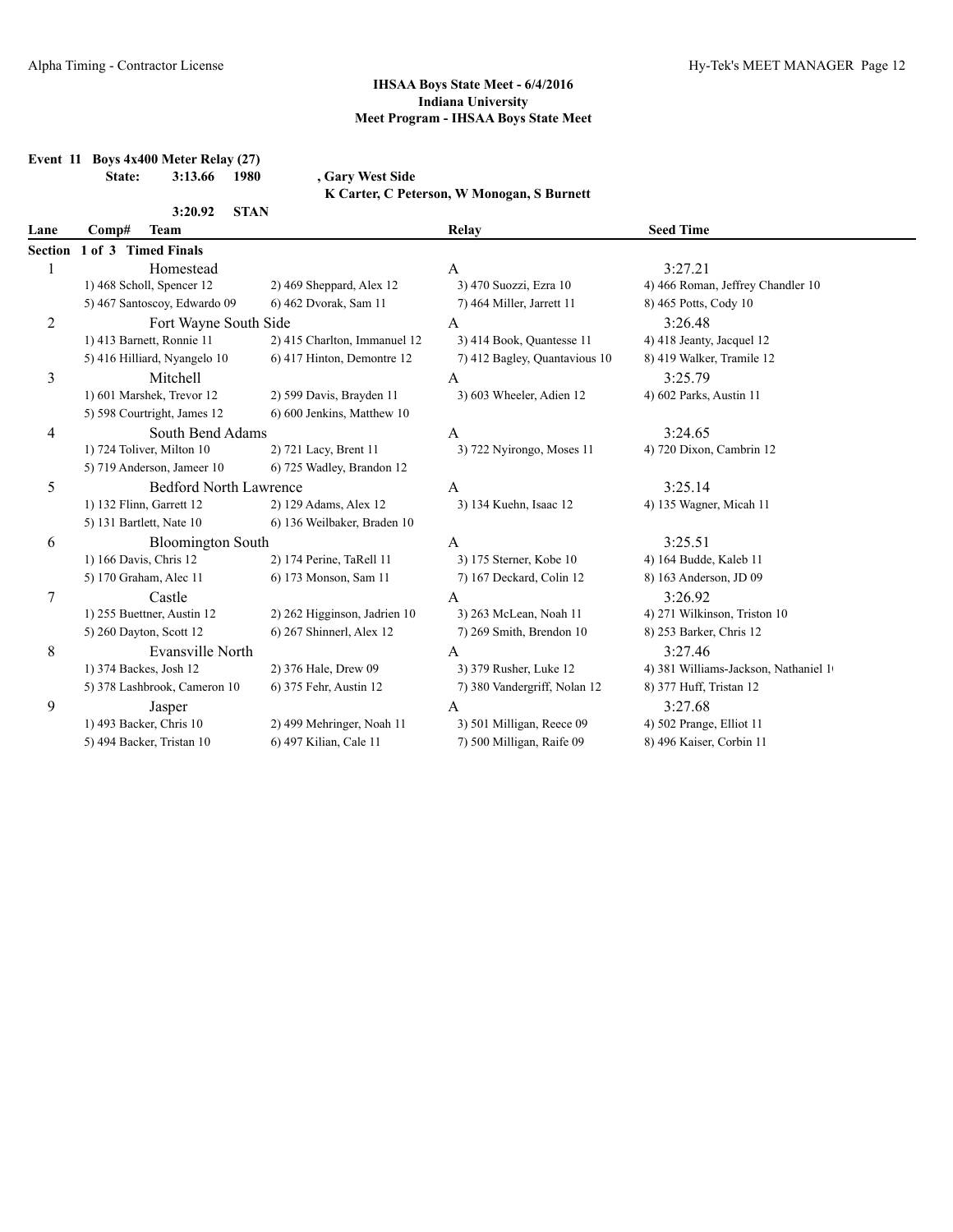| 1 | Whiteland Community          |                              | $\mathbf{A}$                                                    | 3:23.20                           |
|---|------------------------------|------------------------------|-----------------------------------------------------------------|-----------------------------------|
|   | 1) 874 Walters, Jacob 12     | 2) 873 Patterson, Brandon 12 | 3) 871 Ogega, Djimmon 11                                        | 4) 870 Ogega, Charlie 09          |
|   | 5) 868 Doty, Tyler 12        | 6) 872 Parson, Lance 10      | 7) 867 Cloud, Shaw 12                                           | 8) 866 Cisneros, Edwin 11         |
| 2 | Warren Central               |                              | A                                                               | 3:22.41                           |
|   | 1) 797 Alvarado, Javier 12   | 2) 803 Jones, Dallace 11     | 3) 800 Guteriez, Chris 09                                       | 4) 811 Tutsie, Mike 11            |
|   | 5) 802 Jackson, George 10    | 6) 799 Byrdsong, Bryce 11    | 7) 804 Lapsley, Demontrae 12                                    | 8) 801 Hollis, Brian 12           |
| 3 | Indianapolis Bishop Chatard  |                              | $\mathsf{A}$                                                    | 3:22.03                           |
|   | 1) 480 Chavis, John 12       | 2) 483 Sammy, Brandon 11     | 3) 481 Grote, Nick 12                                           | 4) 484 Sammy, Robert 12           |
|   | 5) 482 Grote, Tommy 12       | 6) 485 Saunders, Pete 12     | 7) 486 Stiver, Jarrod 11                                        |                                   |
| 4 | West Lafayette               |                              | $\mathsf{A}$                                                    | 3:21.69                           |
|   | 1) 839 Williams, Dylan 12    | 2) 828 Folkers, Jack 12      | 3) 825 Curl, Mitchell 09                                        | 4) 838 Williams, Cooper 12        |
|   | 5) 824 Burns, Christian 11   | 6) 834 Midkiff, Nathan 11    | 7) 827 Edwards, Ben 11                                          | 8) 823 Afolabi, Daniel 12         |
| 5 | Lawrence North               |                              | $\mathsf{A}$                                                    | 3:21.74                           |
|   | 1) 539 Mason, Deangelo 11    | 2) 546 Tunstall, Dushawn 12  | 3) 540 Myers, Kivahni 12                                        | 4) 543 Schumpert, Adrian 12       |
|   | 5) 531 Baker, Trey 09        | 6) 545 Thomas, Jaymie 11     | 7) 535 Hopkins, Chase 11                                        |                                   |
| 6 | North Central (Indianapolis) |                              | A                                                               | 3:21.80                           |
|   | 1) 632 Clay, Damian 09       | 2) 633 Corbett, Malcolm 10   | 3) 637 Pryuer, Jaleel 12                                        | 4) 639 Ware, Isaiah 11            |
|   | 5) 634 Johnson, Martel 10    | 6) 635 Maguire, Cole 10      | 7) 640 Wenning, Alex 11                                         | 8) 641 Whitnell, Anderson 10      |
| 7 | Northwood                    |                              | A                                                               | 3:23.03                           |
|   | 1) 653 Yoder, Brayton 10     | 2) 652 Price, Ryan 12        | 3) 649 Griffen, Garrett 11                                      | 4) 648 Gessinger, Bailey 12       |
|   | 5) 651 Parker, Landon 09     | 6) 650 Parker, Derek 12      |                                                                 |                                   |
| 8 | South Bend St. Joseph        |                              | A                                                               | 3:23.81                           |
|   | 1) 737 Kiai, Stephen 12      | 2) 745 Rowell, Courtney 11   | 3) 744 Roth, Sam 12                                             | 4) 741 Otiato, Max 12             |
|   | 5) 743 Radvansky, Grayson 12 |                              | 6) 732 Chappell-Cromartie, Brendan 7) 735 Gutermuth, Vincent 09 | 8) 746 Scales, Chris 11           |
| 9 | Fort Wayne Northrop          |                              | A                                                               | 3:24.12                           |
|   | 1) 410 Woods, Brett 12       | 2) 409 Vaughn, Shaton 10     | 3) 405 Cobb, Josh 12                                            | 4) 408 Stephens, Bruce (Bijay) 12 |
|   | 5) 407 Prochaska, Joshua 11  | $6$ ) 406 Fanning, Reese 12  | 7) 404 Clibon, Tyler 10                                         | 8) 403 Brokaw, Jack 09            |

# **Section 2 of 3 Timed Finals...(Event 11 Boys 4x400 Meter Relay (27))**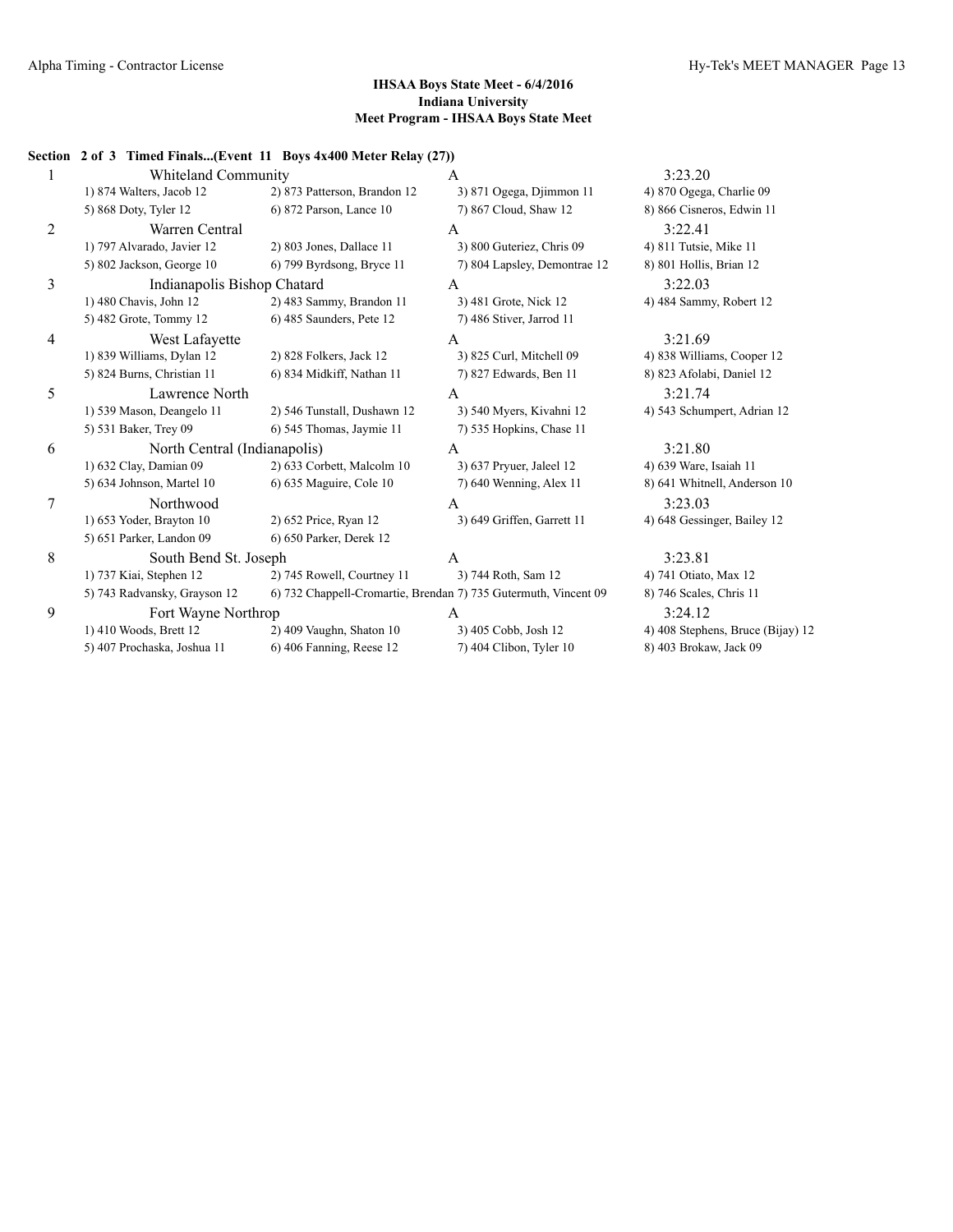## **Section 3 of 3 Timed Finals...(Event 11 Boys 4x400 Meter Relay (27))**

|   | Center Grove                 |                               | A                            | <b>STAN</b><br>3:20.28            |
|---|------------------------------|-------------------------------|------------------------------|-----------------------------------|
|   | 1) 272 Bontrager, Logan 11   | 2) 273 Boyer, Tyler 11        | 3) 289 Smith, Zak 12         | 4) 278 Hohlt, Jackson 12          |
|   | 5) 279 Hohlt, Trevor 11      | 6) 283 Mason, Grant 11        | 7) 285 McCoy, Titus 11       | 8) 274 Fill, Nathan 12            |
| 2 | Plainfield                   |                               | A                            | <b>STAN</b><br>3:19.82            |
|   | 1) 680 Archer, Zach 12       | 2) 681 Brisco, Josh 12        | 3) 684 Maple, Jake 12        | 4) 687 Zoss, Andrew 11            |
|   | 5) 685 Maple, Tyler 10       | 6) 682 Jacobs, Gage 09        | 7) 686 Vayhinger, Brayton 10 | 8) 683 Keys, Dante 11             |
| 3 | Merrillville                 |                               | A                            | 3:19.78<br><b>STAN</b>            |
|   | 1) 581 Jones, Thomas 12      | 2) 583 Owens, Nick 12         | 3) 589 Wheeler, Jorale 12    | 4) 585 Robinson, Darryl 10        |
|   | 5) 587 Thompson, Matthew 12  | 6) 588 Tucker, Anthony 12     | 7) 584 Parkham, Kody 12      | 8) 590 Young, Jordan 12           |
| 4 | Carmel                       |                               | A                            | 3:18.20<br><b>STAN</b>            |
|   | 1) 213 Allen, Keith 12       | $2)$ 218 Griffin, James 12    | 3) 219 Gudgel, Spencer 10    | 4) 231 Walker, Jalen 11           |
|   | 5) 214 Ash, Nick 12          | 6) 216 Brown-Baez, Alex 10    | 7) 230 Veatch, Ben 12        | 8) 217 Browning, Teddy 12         |
| 5 | Valparaiso                   |                               | A                            | 3:18.78<br><b>STAN</b>            |
|   | 1) 779 Bond, Jacob 10        | 2) 783 Helm, Steven 12        | 3) 790 Meeter, Logan 12      | 4) 792 Sperry-Allison, Travis 12  |
|   | 5) 791 Sanders, Corey 12     | 6) 785 Jobbe, Max 11          |                              |                                   |
| 6 | Brownsburg                   |                               | $\overline{A}$               | 3:19.38<br><b>STAN</b>            |
|   | 1) 204 Johnson, Hunter 11    | 2) 205 Kirtz, Bryce 09        | 3) 206 Kirtz, Tyler 12       | 4) 207 Sathyamurthy, Hariharan 12 |
|   | 5) 199 Bess, Nate 11         | 6) 200 Boone, Devon 12        | 7) 201 Fisher, Trey 09       | 8) 202 Griffen, Corey 11          |
| 7 | Avon                         |                               | A                            | 3:19.88<br><b>STAN</b>            |
|   | 1) 106 DePriest, Peyton 11   | 2) 107 Dillon, Richard 12     | 3) 125 Weber, Harrison 12    | 4) 117 Newbern, Tony 12           |
|   | 5) 110 Gibson, Klifford 12   | 6) 119 Richardson, Raphael 11 | 7) 121 Spencer, Patrick 12   | 8) 109 Egunyomi, David 11         |
| 8 | Lowell                       |                               | А                            | <b>STAN</b><br>3:20.67            |
|   | 1) 568 Wildman, Mitch 10     | 2) 559 Gill, Jaeger 10        | 3) 561 James, Isaac 12       | 4) 566 Sekuloski, Ben 12          |
|   | 5) 564 Rosas, Fernando 10    | 6) 563 Love, Elijah 09        | 7) 556 Bottos, Ryan 12       | 8) 569 Wilson, Matthew 12         |
| 9 | Hamilton Southeastern        |                               | A                            | <b>STAN</b><br>3:20.87            |
|   | 1) 449 Hornbuckle, Justin 12 | 2) 450 Ledford, Jake 10       | 3) 456 Zuber, Zach 10        | 4) 451 Matio, Aaron 12            |
|   | 5) 448 Goodwin, Trevon 09    | 6) 452 Norris, Madison 10     | 7) 455 Williams, Chad 12     | 8) 447 Freije, Paul 10            |
|   |                              |                               |                              |                                   |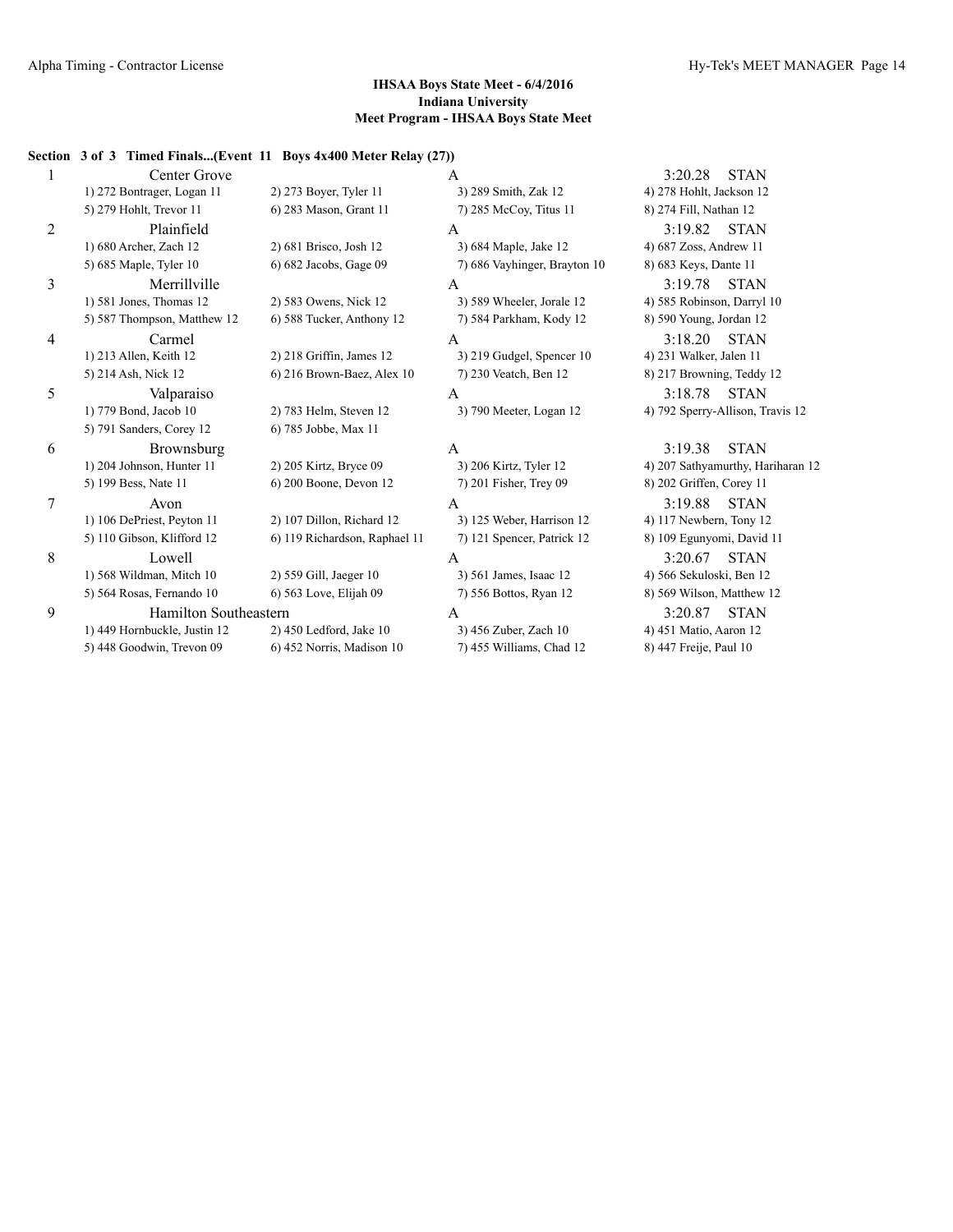**Event 1 Boys 4x800 Meter Relay (27)**

**State: 7:38.62 2011 Lawrence Central, Law. Cental A Turner, C Claflin, M Steele, M Dorsey**

|         | 7:57.07<br><b>STAN</b>           |                              |                                 |                               |
|---------|----------------------------------|------------------------------|---------------------------------|-------------------------------|
| Lane    | Comp#<br><b>Team</b>             |                              | Relay                           | <b>Seed Time</b>              |
| Section | 1 of 2 Timed Finals              |                              |                                 |                               |
| $3-1A$  | Lawrence North                   |                              | A                               | 8:02.83                       |
|         | 1) 533 Harris, Kyle 11           | 2) 535 Hopkins, Chase 11     | 3) 536 Hoskins, Matt 12         | 4) 538 Majercak, Will 11      |
|         | 5) 534 Hoeft, Joshua 09          | 6) 542 Reid, Will 11         | 7) 541 Petroy, Nick 10          | 8) 530 Arnold, Kenny 10       |
| $6-1B$  | Leo                              |                              | A                               | 8:04.14                       |
|         | 1) 554 Werling, Nate 12          | 2) 553 Perez, Bryce 09       | 3) 552 Lauer, Chris 12          | 4) 550 Flores, Alejandro 10   |
|         | 5) 551 Flores, Mariano 12        | 6) 548 Emery, Will 12        | 7) 547 Benson, Dominic 12       |                               |
| $9-1C$  | Huntington North                 |                              | A                               | 8:05.98                       |
|         | 1) 477 Spahr, Brock 09           | 2) 472 Chesterman, Elijah 11 | 3) 473 Hendryx, Aaron 10        | 4) 474 Jones, Cody 11         |
|         | 5) 476 Smith, Isaac 12           | 6) 475 Smith, Caleb 10       | 7) 471 Bowen, Hale 10           | 8) 478 Tirado, Aldhair 11     |
| $12-1D$ | South Bend St. Joseph            |                              | A                               | 8:08.71                       |
|         | 1) 744 Roth, Sam 12              | 2) 743 Radvansky, Grayson 12 | 3) 739 Morris, Matt 12          | 4) 741 Otiato, Max 12         |
|         | 5) 736 Kasznia, Cole 11          | 6) 742 Powers, Andy 11       | 7) 734 Deahl, Joe 09            | 8) 731 Bradley, Brendan 11    |
| $1-2A$  | <b>Bloomington North</b>         |                              | A                               | 8:02.10                       |
|         | 1) 155 Farmer, Isaiah 12         | 2) 156 Fowler, Jacob 11      | 3) 160 Jones, Will 11           | 4) 151 Bentz, Isaac 12        |
|         | 5) 158 Gordillo, Peter 11        | 6) 154 Campbell, Matt 12     | 7) 159 Harrison, Zach 12        | 8) 162 Warren, Andrew 10      |
| $4-2B$  | Center Grove                     |                              | A                               | 8:03.53                       |
|         | 1) 280 Jones, Christopher 10     | 2) 281 Libke, Zane 11        | 3) 274 Fill, Nathan 12          | 4) 288 Sauter, Reed 12        |
|         | 5) 282 Martin, Sebastian 09      | 6) 286 Mills, Steven 10      | 7) 287 Rhoten, Noah 11          | 8) 277 Hodges, JT 09          |
| $7-2C$  | <b>Brown County</b>              |                              | A                               | 8:04.40                       |
|         | 1) 194 Hoskins, Collin 12        | 2) 197 Lawson, Job 11        | 3) 198 Wyman, Wyatt 10          | 4) 193 Chudy, Cole 12         |
|         | 5) 196 Kilburn, Nathan 11        | 6) 195 Inman, Bryant 12      |                                 |                               |
| $10-2D$ | Terre Haute South Vigo           |                              | A                               | 8:06.12                       |
|         | 1) 772 Hannaford, Ryan 11        | 2) 770 Barger, Griffin 11    | 3) 773 Kline, Carson 10         | 4) 771 Haley, Thomas 11       |
|         | 5) 775 Turman, James 10          |                              |                                 |                               |
| $13-2E$ | Elkhart Central                  |                              | A                               | 8:08.75                       |
|         | 1) 349 Deshone, Adam 12          | 2) 348 Delks, Adam 10        | 3) 355 Vance, Brian 12          | 4) 353 Perez, Luis 10         |
|         | 5) 350 Dibley, Nathan 09         | 6) 351 Kaiser, Jacob 10      | 7) 354 Soto, Elias 09           | 8) 356 Vega-Guzman, Brayan 10 |
| $2-3A$  | New Palestine                    |                              | A                               | 8:02.24                       |
|         | 1) 612 Corey, Spencer 11         | 2) 615 Eagleson, Caleb 11    | 3) 618 Voelz, Samuel 11         | 4) 619 Wilson, Riley 12       |
|         | 5) 616 Privette, Wyatt 12        | 6) 617 Rightley, Jaret 12    | 7) 614 Dobbins, Connor 10       | 8) 613 Crowder, Chase 11      |
| $5-3B$  | <b>Evansville Reitz Memorial</b> |                              | A                               | 8:03.83                       |
|         | 1) 388 Schadler, Nathaniel 12    | 2) 386 Rahman, Cole 12       | 3) 382 Cross, Andrew 10         | 4) 387 Schadler, Matthew 10   |
|         | 5) 389 Thomas, John 12           | 6) 384 Klipsch, Owen 10      | 7) 385 Penn, Dylan 10           | 8) 383 Francis, Michael 11    |
| $8-3C$  | Castle                           |                              | A                               | 8:04.61                       |
|         | 1) 254 Brown, Logan 10           | 2) 255 Buettner, Austin 12   | 3) 257 Cameron, Jack 10         | 4) 266 Sheth, Samarth 11      |
|         | 5) 261 Economou, George 09       | 6) 264 Sawyer, Jackson 09    | 7) 265 Scales, Matt 11          | 8) 258 Christopher, Brake 10  |
| $11-3D$ | <b>Culver Academies</b>          |                              | A                               | 8:06.57                       |
|         | 1) 336 Burgan, Hallin 11         | 2) 337 Dunlap, Zach 11       | 3) 335 Bird, Callaway 10        | 4) 341 Pursch, Shane 10       |
|         | 5) 339 Krupp, Alex 12            | 6) 340 Krupp, Brian 11       | 7) 338 Hibbard, John Michael 11 |                               |
|         |                                  |                              |                                 |                               |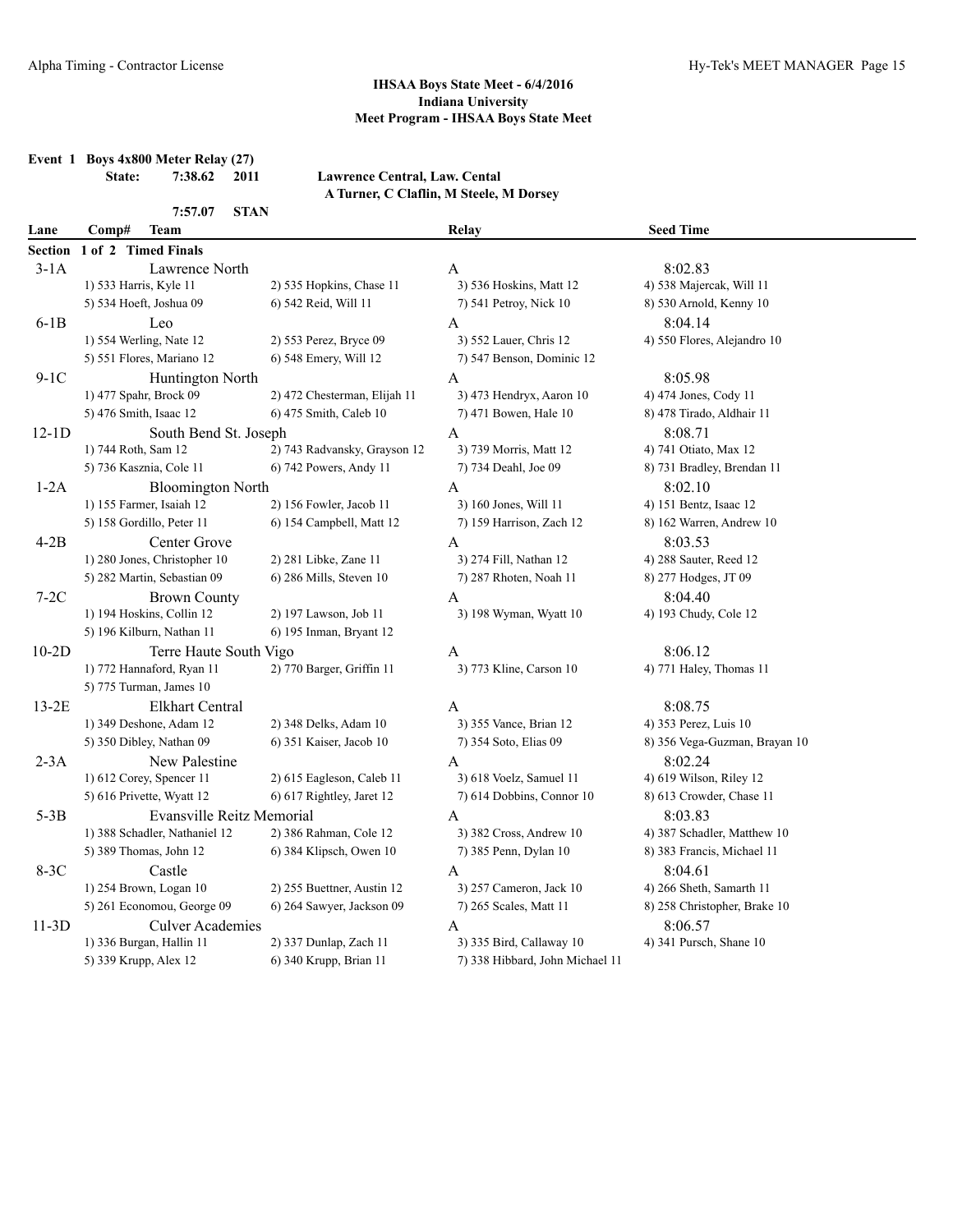#### **Section 2 of 2 Timed Finals...(Event 1 Boys 4x800 Meter Relay (27))**

| $3-1A$  | Lake Central                 |                                 | A                                                           | 7:51.35<br><b>STAN</b>      |
|---------|------------------------------|---------------------------------|-------------------------------------------------------------|-----------------------------|
|         | 1) 507 Easterday, Cole 12    | 2) 508 Garvey, Casey 12         | 3) 511 Goldman, Clayton 12                                  | 4) 515 Potts, Takoda 12     |
|         | 5) 512 Konopasek, Kameron 12 | 6) 513 Koontz, Jacob 12         | 7) 514 Polaski, Mitch 10                                    | 8) 510 Goldman, Carter 09   |
| $6-1B$  | Avon                         |                                 | A                                                           | <b>STAN</b><br>7:54.34      |
|         | 1) 104 Briggs, Jazz 11       | 2) 114 King, Madison 11         | 3) 111 Grealish, Rhys 11                                    | 4) 117 Newbern, Tony 12     |
|         | 5) 103 Abramson, Keith 10    | 6) 116 Kleyn, Zach 11           | 7) 124 Wakefield, Hunter 10                                 | 8) 112 Harmon, Ben 12       |
| $9-1C$  | Crown Point                  |                                 | A                                                           | 7:57.34                     |
|         | 1) 320 Gerlach, Alec 12      | 2) 327 Mosak, Matthew 12        | 3) 332 Wallace, Dylan 12                                    | 4) 334 Wielgus, Matthew 12  |
|         | 5) 321 Hanlon, Matthew 09    | 6) 323 Hoover, Zachary 11       | 7) 333 Whitaker, Josh 10                                    | 8) 325 McConnell, Matt 11   |
| $12-1D$ | Noblesville                  |                                 | A                                                           | 7:59.44                     |
|         | 1) 626 Martin, Cole 12       | 2) 627 Miller, Gavin 12         | 3) 628 Neuzerling, Levi 11                                  | 4) 629 Runningen, Max 12    |
|         | 5) 620 Anderson, William 11  | 6) 621 Freeman, Zach 10         | 7) 624 Hoffman, Eric 11                                     | 8) 625 Ingle, Hunter 12     |
| $1-2A$  | West Lafayette               |                                 | A                                                           | 7:46.63<br><b>STAN</b>      |
|         | 1) 825 Curl, Mitchell 09     | 2) 839 Williams, Dylan 12       | 3) 831 Johnson, Evan 12                                     | 4) 838 Williams, Cooper 12  |
|         | 5) 835 Moreno, Ryan 11       | 6) 837 Serra, Benjamin 12       | 7) 830 Hummels, Alex 12                                     | 8) 826 Czerwonky, David 11  |
| $4-2B$  | Pike                         |                                 | A                                                           | 7:51.73<br><b>STAN</b>      |
|         | 1) 667 Ellington, Marcus 12  | 2) 675 Ramsey, Deven 12         | 3) 676 Richardson, Noah 12                                  | 4) 678 Vinson, Mychal 12    |
|         | 5) 673 Ojerinde, Luku 10     | 6) 666 Barron, Eric 11          | 7) 668 Englert, Bradley 12                                  | 8) 672 Myers, Quinn 12      |
| $7-2C$  | Carroll (Fort Wayne)         |                                 | A                                                           | 7:54.67<br><b>STAN</b>      |
|         | 1) 247 Schwartz, Ben 12      | 2) 250 Winters, Dawson 11       | 3) 235 Clements, Cameron 12                                 | 4) 236 Garrison, Wesley 12  |
|         | 5) 243 Meyer, Carter 11      | 6) 238 Goetz, Connor 10         | 7) 249 Thompson, Draven 09                                  | 8) 234 Clements, Braden 11  |
| $10-2D$ | <b>Brebeuf Jesuit</b>        |                                 | A                                                           | 7:58.45                     |
|         | 1) 185 Fink, Matthew 11      | 2) 186 Harless, Brady 11        | 3) 192 Williamson, Evan 12                                  | 4) 184 Coffey, David 12     |
|         | 5) 188 Lang, Hunter 11       | 6) 189 Pirkle, Alex 10          | 7) 191 Urban, Joshua 11                                     | 8) 187 Jinks, Walker 11     |
| $13-2E$ | Warren Central               |                                 | A                                                           | 7:59.54                     |
|         | 1) 806 Lowhorn, Tyler 12     | 2) 804 Lapsley, Demontrae 12    | 3) 805 Liwanag, Fernino Kyle 10                             | 4) 810 Thompson, Chance 12  |
|         | 5) 807 Quang, Kelvin 12      | 6) 808 Sanchez, Quetzalcoatl 12 | 7) 809 Sanders, Corey 12                                    | 8) 801 Hollis, Brian 12     |
| $2-3A$  | Westfield                    |                                 | A                                                           | 7:49.63<br><b>STAN</b>      |
|         | 1) 849 Bennett, Aaron 11     | 2) 851 Hartman, Alec 12         | 3) 854 Leahy, Nick 10                                       | 4) 852 Henthorn, Sam 12     |
|         | 5) 853 Herrell, Desmond 11   | 6) 856 Maue, Derek 10           | 7) 858 Phillips, Jude 11                                    | 8) 859 Stelflug, Nate 11    |
| $5-3B$  | Carmel                       |                                 | A                                                           | 7:52.62<br><b>STAN</b>      |
|         | 1) 223 Pescio, James 12      | 2) 215 Balda, Jon 11            | 3) 217 Browning, Teddy 12                                   | 4) 219 Gudgel, Spencer 10   |
|         | 5) 214 Ash, Nick 12          | $6)$ 227 Snyder, Jimmy 10       | 7) 229 Tomozawa, Kenji 11                                   | 8) 230 Veatch, Ben 12       |
| $8-3C$  | Valparaiso                   |                                 | A                                                           | 7:54.97<br><b>STAN</b>      |
|         | 1) 789 McChristian, Ethan 12 | 2) 788 Martinez, Carlos 10      | 3) 790 Meeter, Logan 12                                     | 4) 794 Zygmunt, Jonathan 12 |
|         | 5) 782 Gabrish, Jack 12      | 6) 780 Dalton, Danny 12         | 7) 781 Finley, Aaron 12                                     | 8) 787 Lyp, Thomas 11       |
| $11-3D$ | Lowell                       |                                 | A                                                           | 7:58.63                     |
|         | 1) 564 Rosas, Fernando 10    | 2) 560 Hudak, Dustin 09         | 3) 565 Rosas-Gonzales, Osvaldo 12 4) 569 Wilson, Matthew 12 |                             |
|         | 5) 557 Boyer, Hunter 11      | 6) 567 Tirado, Raul 11          | 7) 562 Joseph, Adam 11                                      | 8) 563 Love, Elijah 09      |
| 14-3E   | Jasper                       |                                 | A                                                           | 8:00.18                     |
|         | 1) 496 Kaiser, Corbin 11     | 2) 498 Love, Henry 12           | 3) 503 Smith, Will 09                                       | 4) 497 Kilian, Cale 11      |
|         | 5) 495 Dosch, Caleb 12       | 6) 500 Milligan, Raife 09       | 7) 494 Backer, Tristan 10                                   |                             |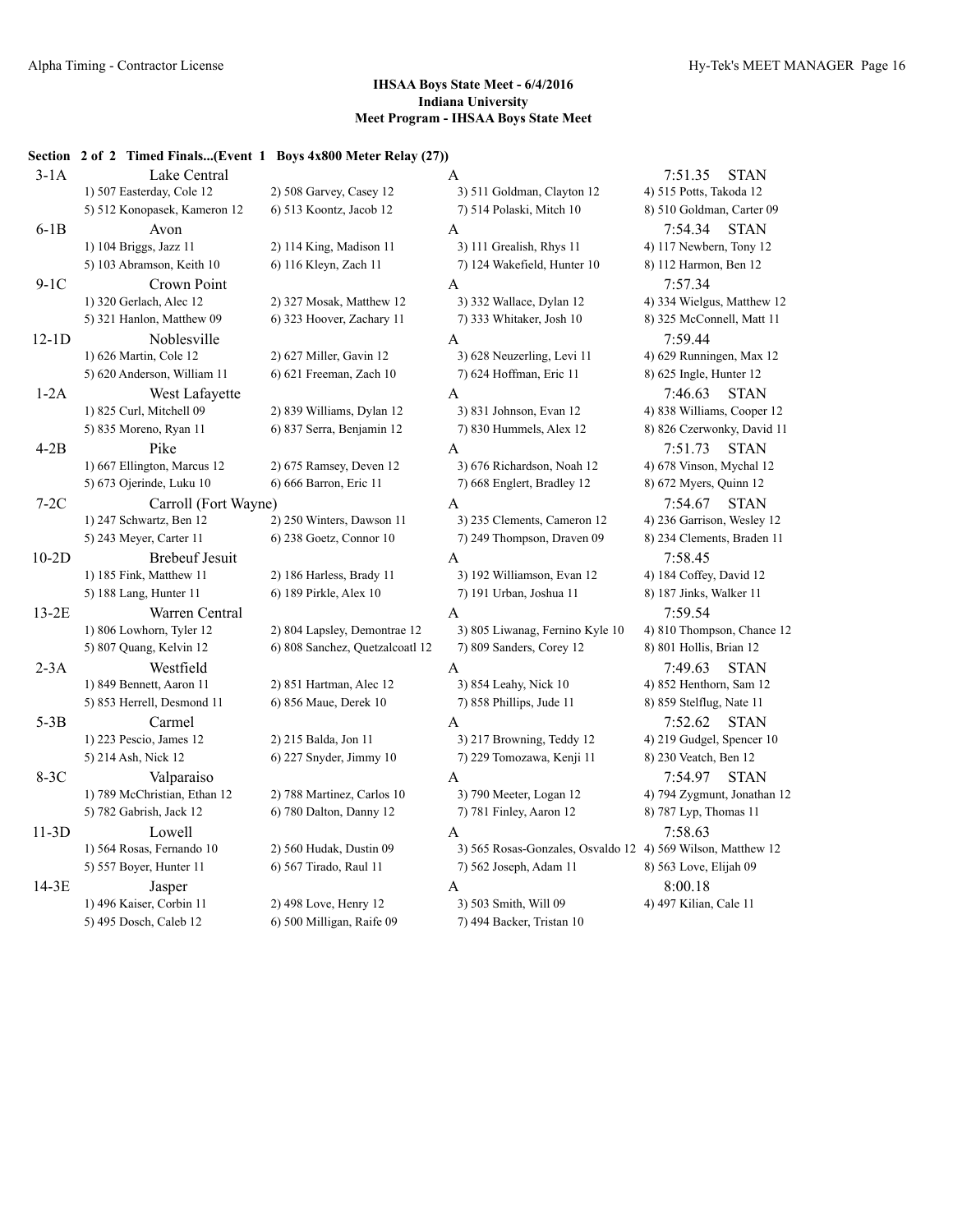|                | Event 15 Boys High Jump (30) |                      |             |                                 |                      |                  |             |  |
|----------------|------------------------------|----------------------|-------------|---------------------------------|----------------------|------------------|-------------|--|
|                | State:                       | $7 - 01.25$          | 1977        | <b>Jeff Woodard, New Albany</b> |                      |                  |             |  |
|                | State:                       | $7 - 01.25$          | 1980        | Ron Jones, Mt Vernon            |                      |                  |             |  |
|                | State:                       | $7 - 01.25$          | 1980        | <b>Adam Shumpert, Peru</b>      |                      |                  |             |  |
|                |                              | 6-04.00              | <b>STAN</b> |                                 |                      |                  |             |  |
| Pos            | Comp#                        | Name                 |             |                                 | Year School          | <b>Seed Mark</b> |             |  |
|                | Flight 1 of 1 Finals         |                      |             |                                 |                      |                  |             |  |
| 1              | 118                          | Pankey-Wallace, Drew |             |                                 | 12 Avon              | $6 - 03.00$      |             |  |
| $\overline{2}$ | 659                          | McCown, Matthew      |             |                                 | 11 Penn              | 6-03.00          |             |  |
| 3              | 442                          | Mathews, J.T.        |             | 11                              | Greencastle          | 6-03.00          |             |  |
| 4              | 760                          | Harmon, Alex         |             | 12                              | Southwood            | 6-03.00          |             |  |
| 5              | 430                          | Settles, Blake       |             |                                 | 12 Franklin Central  | 6-03.00          |             |  |
| 6              | 275                          | Goines, Christian    |             |                                 | 11 Center Grove      | 6-03.00          |             |  |
| $\overline{7}$ | 438                          | Johnson, Rummel      |             |                                 | 11 Goshen            | $6 - 03.00$      |             |  |
| 8              | 796                          | Branam, Kaden        |             |                                 | 11 Waldron           | 6-03.00          |             |  |
| 9              | 143                          | Goss, Harrison       |             |                                 | 12 Ben Davis         | $6 - 04.00$      | <b>STAN</b> |  |
| 10             | 877                          | Williamson, Wiiliam  |             |                                 | 11 Winamac Community | $6 - 04.00$      | <b>STAN</b> |  |
| 11             | 691                          | Griffin, Devin       |             |                                 | 10 Portage           | 6-04.00          | <b>STAN</b> |  |
| 12             | 657                          | Lee, Evan            |             |                                 | 12 Park Tudor        | $6 - 04.00$      | <b>STAN</b> |  |
| 13             | 380                          | Vandergriff, Nolan   |             |                                 | 12 Evansville North  | $6 - 04.00$      | <b>STAN</b> |  |
| 14             | 611                          | Van Dyke, Antoine    |             |                                 | 12 Munster           | $6 - 04.00$      | <b>STAN</b> |  |
| 15             | 150                          | Wilkerson, Jordan    |             |                                 | 12 Ben Davis         | $6 - 04.00$      | <b>STAN</b> |  |
| 16             | 318                          | Nickelson, Tyrell    |             |                                 | 11 Crawford County   | $6 - 04.00$      | <b>STAN</b> |  |
| 17             | 664                          | Lester, Jonah        |             |                                 | 11 Peru              | $6 - 04.00$      | <b>STAN</b> |  |
| 18             | 712                          | Ragon, Seth          |             | 11                              | Seymour              | $6 - 05.00$      | <b>STAN</b> |  |
| 19             | 203                          | Johnson, Eli         |             |                                 | 11 Brownsburg        | 6-05.00          | <b>STAN</b> |  |
| 20             | 394                          | Rogers, Noah         |             |                                 | 12 Fishers           | 6-05.00          | <b>STAN</b> |  |
| 21             | 630                          | Greene, Neal         |             |                                 | 12 N Central Farmer  | 6-05.00          | <b>STAN</b> |  |
| 22             | 860                          | McDonald, Lindon     |             |                                 | 12 Westview          | $6 - 05.00$      | <b>STAN</b> |  |
| 23             | 688                          | Patterson, Nate      |             |                                 | 10 Plymouth          | $6 - 06.00$      | <b>STAN</b> |  |
| 24             | 778                          | Anderson, Jordan     |             |                                 | 09 Valparaiso        | $6 - 06.00$      | <b>STAN</b> |  |
| 25             | 346                          | Eberle, Brandon      |             | 11                              | Eastern (Pekin)      | $6 - 06.00$      | <b>STAN</b> |  |
| 26             | 670                          | Minor, Rahman        |             | 11                              | Pike                 | $6 - 06.00$      | <b>STAN</b> |  |
| 27             | 592                          | Armstrong, Daniel    |             |                                 | 12 Michigan City     | $6 - 06.00$      | <b>STAN</b> |  |
| 28             | 343                          | Brown, Isaac         |             |                                 | 10 Dekalb            | 6-07.00          | <b>STAN</b> |  |
| 29             | 594                          | Hemphill, ShanQuan   |             |                                 | 12 Michigan City     | 6-08.00          | <b>STAN</b> |  |
| 30             | 357                          | Porter, Kevin        |             |                                 | 12 Evansville Bosse  | $6 - 10.50$      | <b>STAN</b> |  |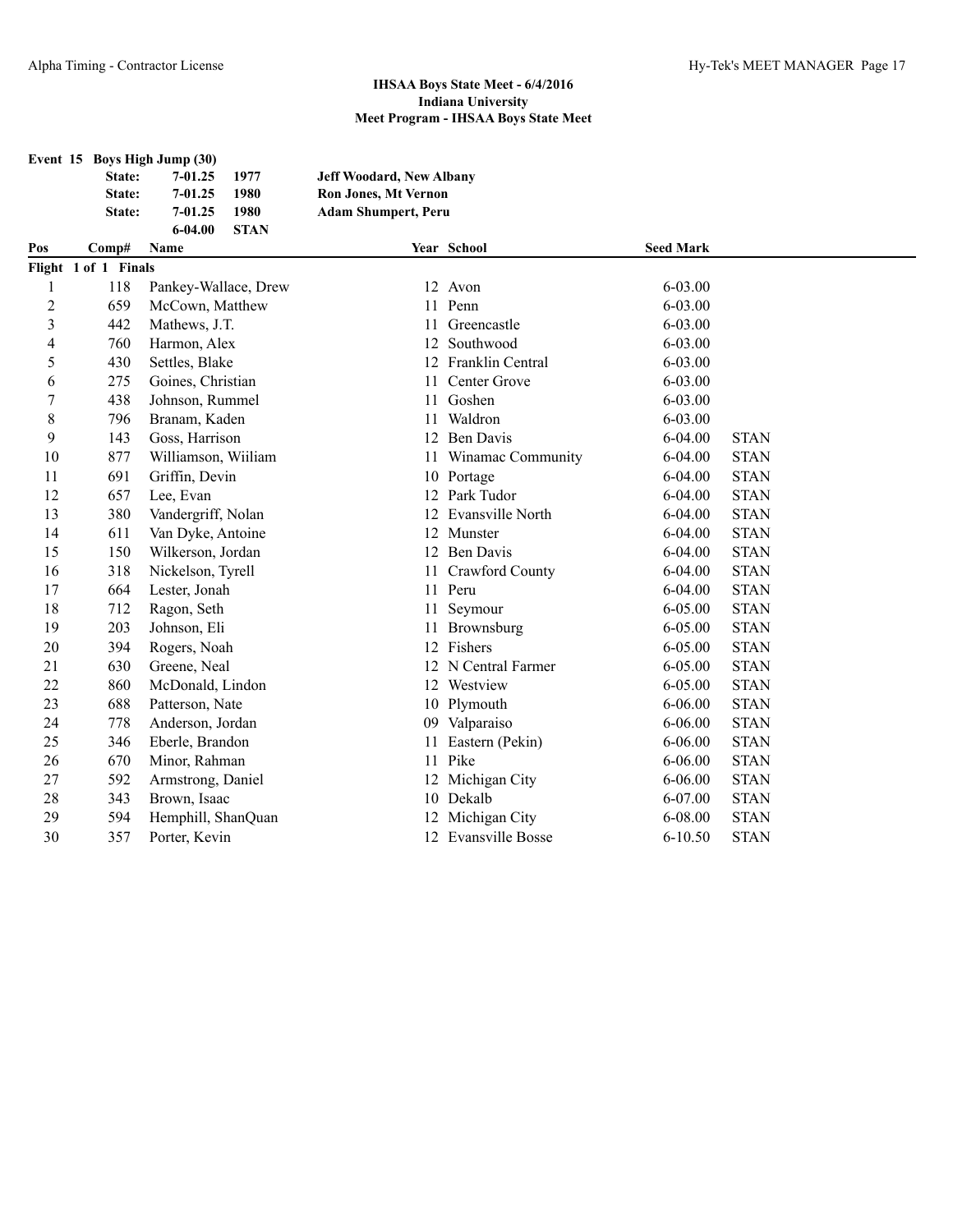**Event 16 Boys Pole Vault (37)**

|                         | State:                      | 2015<br>$17 - 06$             | <b>Deakin Volz, Bloomington South</b> |                           |                      |             |  |
|-------------------------|-----------------------------|-------------------------------|---------------------------------------|---------------------------|----------------------|-------------|--|
|                         |                             | <b>STAN</b><br>14-06.00       |                                       |                           | <b>Seed Mark</b>     |             |  |
| Pos                     | Comp#                       | Name                          |                                       | Year School               |                      |             |  |
| 1                       | Flight 1 of 2 Finals<br>190 | Rhodes, Isaac                 |                                       | 11 Brebeuf Jesuit         | 12-00.00             |             |  |
| $\overline{c}$          | 145                         | Lawal, Jamiu                  |                                       | 11 Ben Davis              | 12-06.00             |             |  |
| $\overline{\mathbf{3}}$ | 453                         | Sundling, Leth                |                                       | 10 Hamilton SE            | 13-00.00             |             |  |
| 4                       | 597                         | Macdonald, Jacob              |                                       | 12 Mishawaka              | 13-00.00             |             |  |
| 5                       | 458                         |                               |                                       | 12 Hanover Central        |                      |             |  |
| 6                       | 544                         | Wilson, Kyle<br>Stone, Nathan |                                       | 09 Lawrence North         | 13-00.00<br>13-00.00 |             |  |
| 7                       | 887                         | Bender, Luke                  |                                       | 10 Zionsville             | 13-00.00             |             |  |
| $\,$ 8 $\,$             | 102                         | Lockwood, Carson              |                                       | 12 Angola                 | 13-00.00             |             |  |
| 9                       | 516                         |                               |                                       | 12 Lake Central           |                      |             |  |
|                         | Flight 2 of 2 Finals        | Prisby, Cameron               |                                       |                           | 13-00.00             |             |  |
| 1                       | 364                         | McDaniel, Cru                 |                                       | 12 Ev Harrison            | 13-00.00             |             |  |
| 2                       | 260                         | Dayton, Scott                 |                                       | 12 Castle                 | 13-00.00             |             |  |
| 3                       | 440                         | McKee, Brenn                  |                                       | 12 Goshen                 | 13-00.00             |             |  |
| 4                       | 580                         | Banks, Anthony                |                                       | 11 Merrillville           | 13-00.00             |             |  |
| 5                       | 392                         | Grace, Tyler                  |                                       | 11 Fishers                | 13-00.00             |             |  |
| 6                       | 439                         | Kay, Hudson                   |                                       | 12 Goshen                 | 13-00.00             |             |  |
| 7                       | 331                         | Velazquez, Austin             |                                       | 12 Crown Point            | 13-00.00             |             |  |
| 8                       | 784                         | Jaremczuk, Devin              |                                       | 11 Valparaiso             | 13-00.00             |             |  |
| 9                       | 517                         | Williams, Anthony             |                                       | 12 Lake Central           | 13-00.00             |             |  |
| 10                      | 813                         | Cone, Lucas                   |                                       | 12 Warsaw Community       | 13-00.00             |             |  |
| 11                      | 776                         | Getz, Owen                    |                                       | 10 Tri-County             | 13-00.00             |             |  |
| 12                      | 555                         | Gonzalez, Kevin               |                                       | 12 Logansport             | 13-06.00             |             |  |
| 13                      | 723                         | Streeter, Eric                |                                       | 12 South Bend Adams       | 13-06.00             |             |  |
| 14                      | 137                         | Vuskalns, Vilis               | 12                                    | <b>Beech Grove</b>        | 13-06.00             |             |  |
| 15                      | 209                         | Bollinger, Jacob              | 11                                    | <b>Brownstown Central</b> | 13-09.00             |             |  |
| 16                      | 504                         | Cappola, Tony                 |                                       | 11 Jeffersonville         | 13-09.00             |             |  |
| 17                      | 345                         | Bertke, Mark                  | 11                                    | East Central              | 14-00.00             |             |  |
| 18                      | 399                         | Schipper, Vincent             |                                       | 12 FW Dwenger             | 14-00.00             |             |  |
| 19                      | 171                         | Hensley, Luke                 |                                       | 10 Bloomington South      | 14-00.00             |             |  |
| 20                      | 165                         | Coryea, Jacob                 |                                       | 11 Bloomington South      | 14-00.00             |             |  |
| 21                      | 276                         | Hall, Josh                    |                                       | 11 Center Grove           | 14-06.00             | <b>STAN</b> |  |
| 22                      | 221                         |                               | 11                                    | Carmel                    | 14-06.00             | <b>STAN</b> |  |
| 23                      | 220                         | Lipe, Ryan                    |                                       | 11 Carmel                 | 15-00.00             | <b>STAN</b> |  |
| 24                      | 267                         | Lipe, Mitch<br>Shinnerl, Alex |                                       | 12 Castle                 |                      | <b>STAN</b> |  |
| 25                      | 435                         | Seiler, Jeremy                |                                       | 12 Fremont                | 15-00.00             | <b>STAN</b> |  |
| 26                      | 877                         | Williamson, Wiiliam           |                                       | 11 Winamac Community      | 15-00.00<br>16-00.00 | <b>STAN</b> |  |
| 27                      | 422                         | Crum, Colton                  |                                       | 10 Frankfort              |                      | <b>STAN</b> |  |
|                         | 445                         |                               |                                       |                           | 16-03.00             |             |  |
| 28                      |                             | Bray, Ethan                   |                                       | 12 Hamilton SE            | 16-06.00             | <b>STAN</b> |  |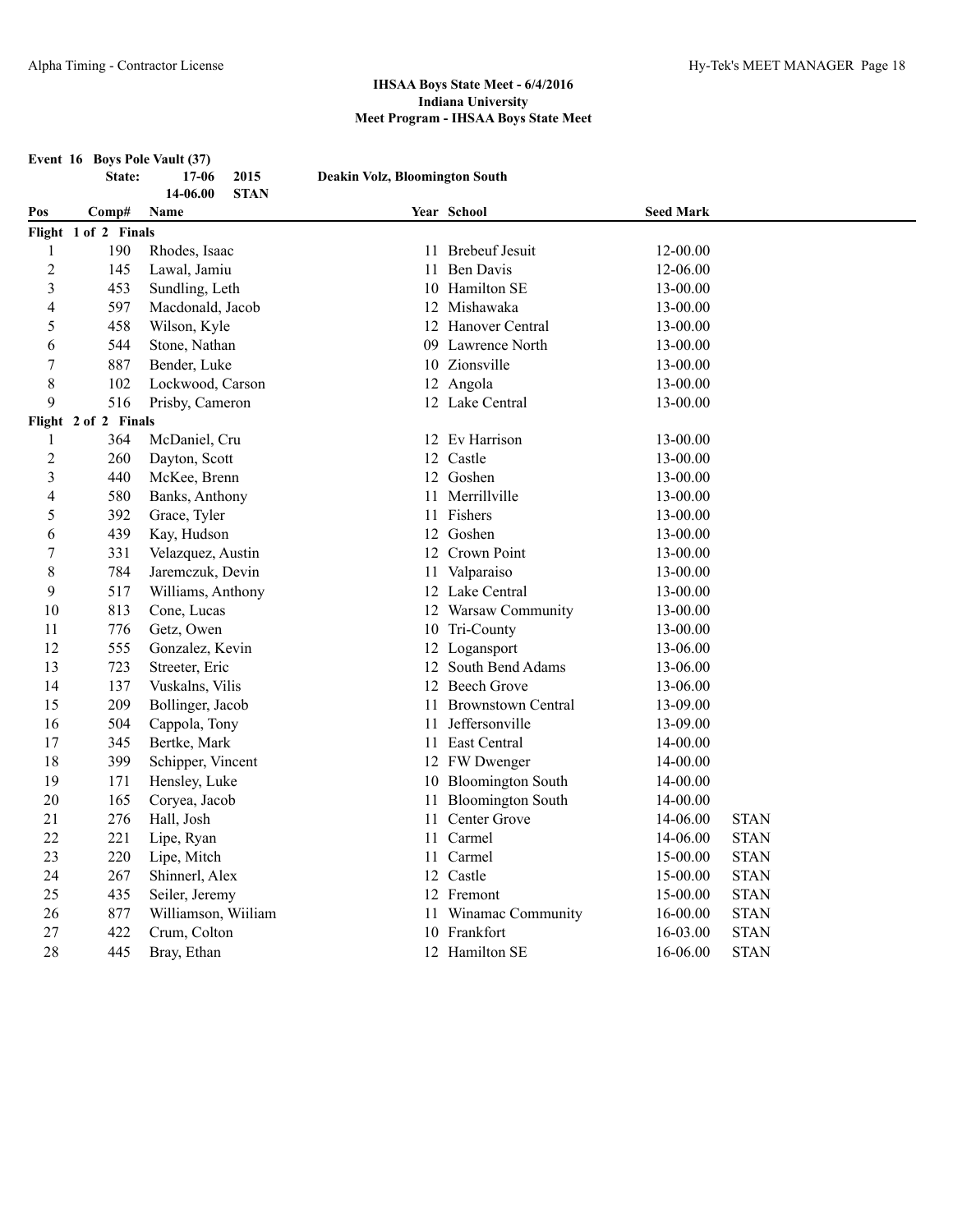| Event 14 Boys Long Jump (28) |                      |                         |                     |                     |                  |             |
|------------------------------|----------------------|-------------------------|---------------------|---------------------|------------------|-------------|
|                              | State:               | 1995<br>24-07.75        | Frank Young, Kokomo |                     |                  |             |
|                              |                      | <b>STAN</b><br>22-04.75 |                     |                     |                  |             |
| Pos                          | Comp#                | Name                    |                     | Year School         | <b>Seed Mark</b> |             |
|                              | Flight 1 of 4 Finals |                         |                     |                     |                  |             |
| 1                            | 593                  | Crawford, Cevin         |                     | 12 Michigan City    | 22-07.50         | <b>STAN</b> |
| $\overline{2}$               | 298                  | Razo, Loui              |                     | 10 Chesterton       | 22-07.75         | <b>STAN</b> |
| 3                            | 864                  | Novak, Jason            |                     | 12 Wheeler          | 22-09.75         | <b>STAN</b> |
| 4                            | 147                  | Powell, Christian       |                     | 12 Ben Davis        | 22-11.00         | <b>STAN</b> |
| 5                            | 142                  | Evans, Chris            |                     | 12 Ben Davis        | 23-01.25         | <b>STAN</b> |
| 6                            | 178                  | Eskridge, D'Wayne       |                     | 12 Bluffton         | 23-07.75         | <b>STAN</b> |
| 7                            | 865                  | Wasz, Jacob             |                     | 12 Wheeler          | 23-08.00         | <b>STAN</b> |
|                              | Flight 2 of 4 Finals |                         |                     |                     |                  |             |
| 1                            | 329                  | Shoemaker, Garret       |                     | 12 Crown Point      | 22-00.00         |             |
| $\overline{c}$               | 295                  | Flores, Philip          |                     | 11 Chesterton       | 22-00.00         |             |
| $\overline{\mathbf{3}}$      | 405                  | Cobb, Josh              |                     | 12 FW Northrop      | 22-01.25         |             |
| $\overline{\mathcal{A}}$     | 211                  | Jackson, Thomas         |                     | 11 Calumet          | 22-01.75         |             |
| 5                            | 397                  | Villegas, Antonio       |                     | 11 Floyd Central    | 22-03.00         |             |
| 6                            | 638                  | Stokes, George          |                     | 10 North Central In | 22-05.00         | <b>STAN</b> |
| 7                            | 312                  | Burton, Mitchell        |                     | 11 Columbus North   | 22-07.50         | <b>STAN</b> |
|                              | Flight 3 of 4 Finals |                         |                     |                     |                  |             |
| 1                            | 459                  | Carlisle, Kamau         |                     | 09 Harrison W Laf   | 21-05.50         |             |
| $\overline{c}$               | 390                  | Dewitt, Mitch           |                     | 12 Fairfield        | 21-06.00         |             |
| 3                            | 357                  | Porter, Kevin           |                     | 12 Evansville Bosse | 21-07.00         |             |
| 4                            | 710                  | Saylor, Justin          |                     | 12 Roncalli         | 21-08.25         |             |
| 5                            | 394                  | Rogers, Noah            |                     | 12 Fishers          | 21-10.00         |             |
| 6                            | 408                  | Stephens, Bruce (Bijay) |                     | 12 FW Northrop      | 21-10.25         |             |
| 7                            | 642                  | Wilkey, Rayden          |                     | 12 North Vermillion | 21-11.00         |             |
|                              | Flight 4 of 4 Finals |                         |                     |                     |                  |             |
| 1                            | 571                  | Stoll, Gabe             | 11.                 | <b>Madison Cons</b> | 20-04.00         |             |
| $\overline{c}$               | 570                  | Ikongshul, Adida        |                     | 12 Madison Cons     | 20-04.75         |             |
| 3                            | 727                  | Hall, Davendrick        |                     | 12 South Bend Clay  | 20-09.75         |             |
| 4                            | 816                  | Hickerson, Thomas       |                     | 12 Warsaw Community | 20-11.00         |             |
| 5                            | 262                  | Higginson, Jadrien      |                     | 10 Castle           | 21-01.25         |             |
| 6                            | 631                  | Melchert, Levi          |                     | 12 N Central Farmer | 21-03.25         |             |
| 7                            | 310                  | Algee, Alex             |                     | 12 Columbus North   | 21-04.50         |             |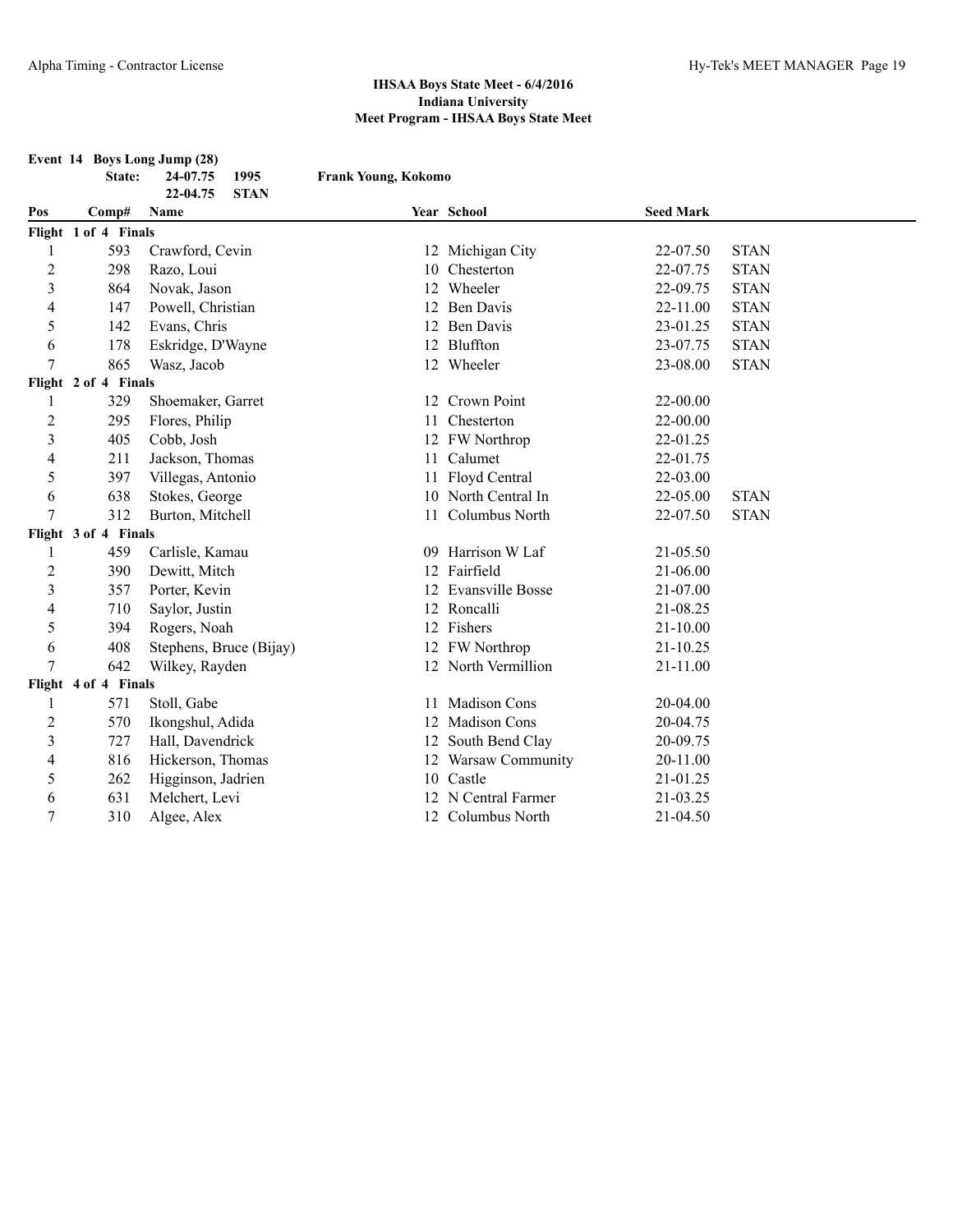**Event 13 Boys Shot Put (27)**

**State: 66-08.50 1997 Jeremy Allen, Pike**

|                |                      | <b>STAN</b><br>54-10.00 |    |                           |                  |             |  |  |  |
|----------------|----------------------|-------------------------|----|---------------------------|------------------|-------------|--|--|--|
| Pos            | Comp#                | Name                    |    | Year School               | <b>Seed Mark</b> |             |  |  |  |
|                | Flight 1 of 3 Finals |                         |    |                           |                  |             |  |  |  |
| 1              | 436                  | Sparks, Jacob           |    | 12 Gibson Southern        | 47-03.00         |             |  |  |  |
| $\overline{2}$ | 623                  | Hartmann, Drew          | 11 | Noblesville               | 48-05.00         |             |  |  |  |
| 3              | 367                  | Shoulders, Adam         |    | Ev Harrison               | 49-02.00         |             |  |  |  |
| $\overline{4}$ | 252                  | Bailey, Bryce           |    | 11 Castle                 | 49-11.00         |             |  |  |  |
| 5              | 524                  | Martinez, Ivan          |    | 12 Lawrence Central       | 50-00.00         |             |  |  |  |
| 6              | 832                  | Karlaftas, George       |    | 09 West Lafayette         | 51-05.00         |             |  |  |  |
| 7              | 875                  | Hobbs, Walker           |    | 12 Whitko                 | 51-05.25         |             |  |  |  |
|                | Flight 2 of 3 Finals |                         |    |                           |                  |             |  |  |  |
| 1              | 643                  | Kyle, Mikey             |    | 12 Northridge             | 51-06.00         |             |  |  |  |
| $\overline{2}$ | 769                  | Hettinger, Christopher  |    | 12 TH North Vigo          | 52-01.00         |             |  |  |  |
| 3              | 717                  | LeFever, Drew           | 12 | South Adams               | 52-01.75         |             |  |  |  |
| 4              | 798                  | Blakey, Justin          | 12 | Warren Central            | 52-05.00         |             |  |  |  |
| 5              | 461                  | Ray, Nick               |    | 11 Hobart                 | 52-05.00         |             |  |  |  |
| 6              | 344                  | Clark, Garrett          |    | 12 Delphi Community       | 52-06.25         |             |  |  |  |
| $\sqrt{ }$     | 692                  | Johnson, Mike           |    | 12 Portage                | 52-07.00         |             |  |  |  |
| 8              | 586                  | Sams, Anthony           | 11 | Merrillville              | 53-04.75         |             |  |  |  |
| 9              | 239                  | Ifon, Emanuel           |    | 12 Carroll FW             | 53-07.75         |             |  |  |  |
| 10             | 240                  | Jamicich, James         |    | 12 Carroll FW             | 53-10.25         |             |  |  |  |
|                | Flight 3 of 3 Finals |                         |    |                           |                  |             |  |  |  |
| 1              | 582                  | Norton, Brett           |    | 10 Merrillville           | 54-03.25         |             |  |  |  |
| $\overline{c}$ | 654                  | Blackwell, Curtis       | 11 | Norwell                   | 54-05.25         |             |  |  |  |
| $\overline{3}$ | 457                  | Fanta, Trenton          |    | 12 Hanover Central        | 55-02.00         | <b>STAN</b> |  |  |  |
| 4              | 153                  | Calvin, Logan           | 11 | <b>Bloomington North</b>  | 55-04.75         | <b>STAN</b> |  |  |  |
| 5              | 208                  | Barnes, Joseph          | 11 | <b>Brownstown Central</b> | 55-07.50         | <b>STAN</b> |  |  |  |
| 6              | 747                  | Wiegand, Peter          |    | 12 SB St Joseph           | 55-09.00         | <b>STAN</b> |  |  |  |
| 7              | 307                  | Meyers, Rhett           |    | 12 Columbus East          | 56-01.00         | <b>STAN</b> |  |  |  |
| 8              | 479                  | Weathers, Rondell       |    | 12 Arsenal Tech           | 56-09.00         | <b>STAN</b> |  |  |  |
| 9              | 869                  | Emberton, Ryder         |    | Whiteland                 | 59-02.00         | <b>STAN</b> |  |  |  |
| 10             | 139                  | Brewer, Jalil           |    | 12 Ben Davis              | 61-08.00         | <b>STAN</b> |  |  |  |